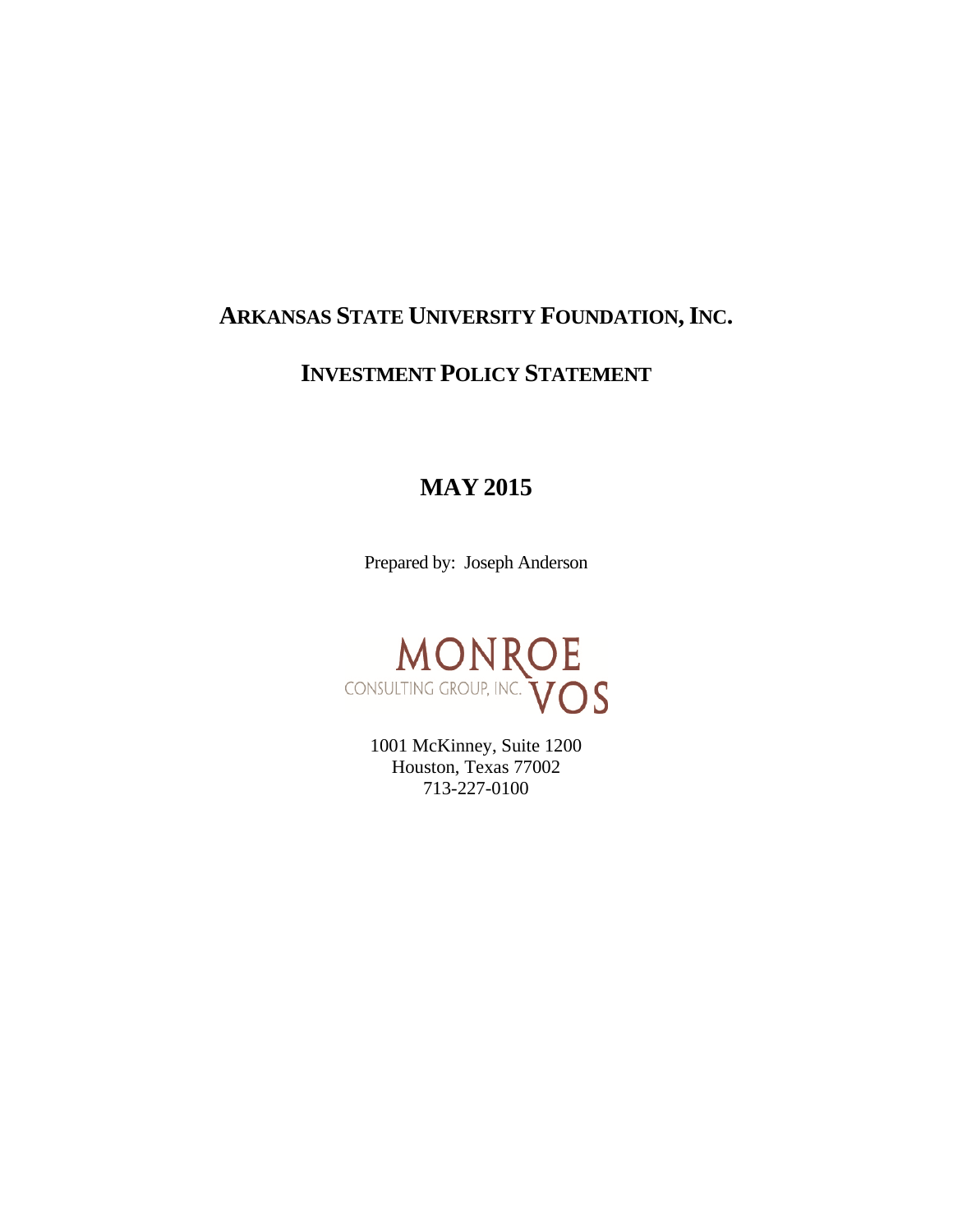**TABLE OF CONTENTS**

| <b>SECTION I.</b>   | FUNCTION, PURPOSE, SPENDING POLICY, RESPONSIBILITIES |
|---------------------|------------------------------------------------------|
| <b>SECTION II.</b>  | <b>INVESTMENT POLICY</b>                             |
| <b>SECTION III.</b> | <b>INVESTMENT POLICY GUIDELINES</b>                  |
| <b>SECTION IV.</b>  | <b>INVESTMENT OBJECTIVES</b>                         |
| <b>SECTION V.</b>   | <b>ADMINISTRATIVE AND REVIEW PROCEDURES</b>          |
|                     | <b>APPENDIX A: TOTAL COMPOSITE FUND GUIDELINES</b>   |
|                     | <b>APPENDIX B: TOTAL COMPOSITE FUND OBJECTIVES</b>   |

**APPENDIX C: SEPARATELY MANAGED GUIDELINES**

**APPENDIX D: MUTUAL & COMMINGLED FUND GUIDELINES**

**APPENDIX E: GLOSSARY OF TERMS**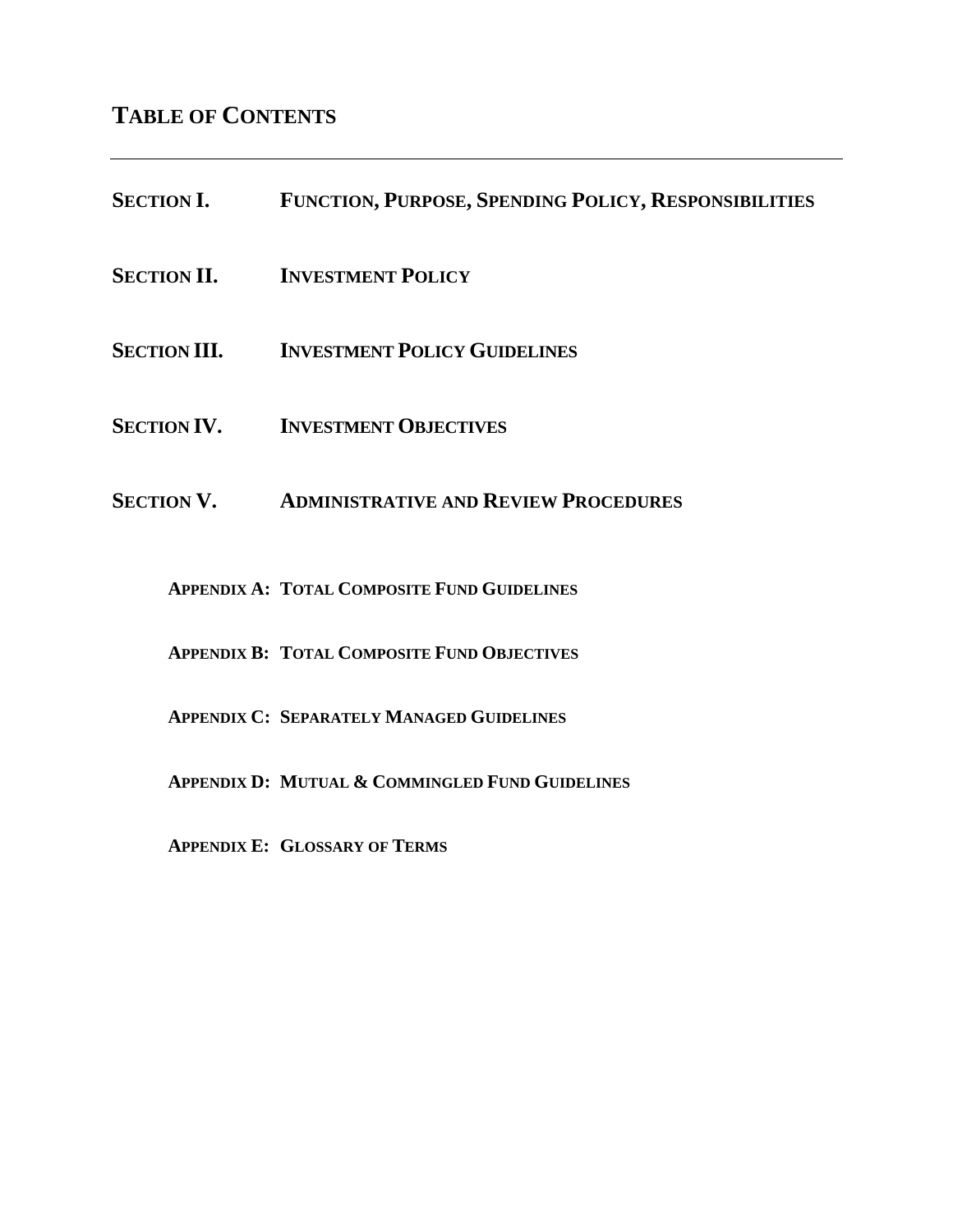# **I. FUNCTION, PURPOSE, SPENDING POLICY, RESPONSIBILITIES**

# **Function**

The Arkansas State University Foundation, Inc. (the "Foundation") is an Arkansas Corporation chartered March 7, 1977, for the primary purpose of advancing higher education, research and allied supportive activities of the Arkansas State University System through the promotion of private financial support. The organization is exempt from federal income tax under the provision of Internal Revenue Code Section 501(c)(3) and has nonprofit foundation status per section  $170(b)(1)(A)(iv)$ .

In recognition of its fiduciary responsibilities, the Board of Directors of the Arkansas State University Foundation, Inc. (the "Board") has adopted the following statement of investment policy. The guidelines relate to those gifts and donations in the form of endowments, with long term benefit objectives; those monies set aside and designated by the Board as quasi-endowment, and to those contributions received for the current benefit of the institution (the "Fund").

Investments will generally be limited to those firms and/or securities which adhere to the standards of these guidelines, and which meet prudent investment standards.

The funds of the Foundation are divided into the following categories each having its own investment goals and objectives.

- A. **Foundation Unrestricted** Funds available for use at the discretion of the Foundation CEO/President or Board of Directors when no specific purpose is designated by the donor.
- B. **Restricted Discretionary** Funds available for use at the discretion of an academic or administrative unit as designated by the donor.
- C. **Restricted Scholarship**  Funds that are designated by donors for non-endowment scholarships.
- D. **Endowments**  Funds received from a donor with the restriction that the principal either is not expendable or cannot be spent until a certain date or purpose is achieved.
- E. **Quasi Endowment**  Funds established by the Foundation Board of Directors to function like an endowment fund but which may be totally expended at any time at the discretion of the Board.
- F. **Agency**  Funds held and managed by the Foundation on behalf of Arkansas State University and its related entities.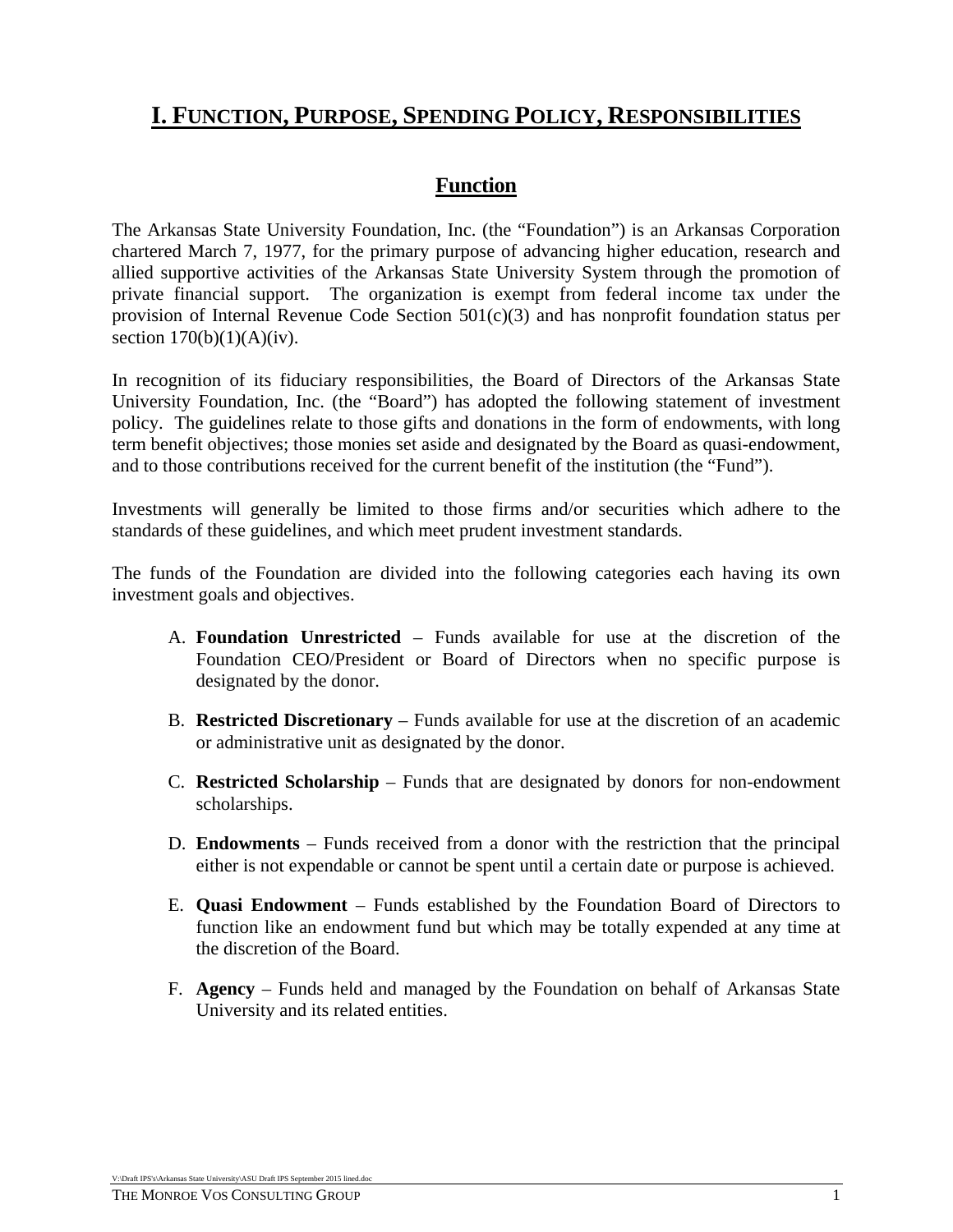#### **Purpose**

The purpose of the Foundation is to support the Arkansas State University System and its mission over the long term. Accordingly, the purpose of this Investment Policy Statement ("IPS") is to establish in a single written document procedures for the investment of endowment assets, and to instill confidence that the future growth of the endowment is sufficient to offset normal inflation plus reasonable spending, thereby preserving the constant dollar value and purchasing power of the endowment for future generations. Further, this IPS states the responsibilities of parties involved with the Fund investments and provides guidelines, objectives, and administration and review procedures. It states the Board's attitudes and objectives in the investment of the Fund's assets.

#### **Spending Policy**

Annual expenditures for support of University programs from the endowment pool should not exceed four percent ( 4.0%) of the trailing five year average market value of the endowment pool as measured at December 31st. When an endowment has been in existence for less then five years, the spending limit will be calculated using the average market value over the life of the endowment. Endowments less than three years old are limited to spending actual cash yield (interest and dividend income.)

The Foundation is authorized to charge an endowment management fee of one percent (1%) of the market value of the endowment to be collected on a quarterly basis.

It is understood that the total return basis for calculating spending identified above is sanctioned by the Uniform Prudent Management of Institutional Funds Act (UPMIFA).

In periods with no market value appreciation, spending may be limited to the actual current yield generated by the endowment pool assets. Actual yield will typically be defined as interest and dividend income.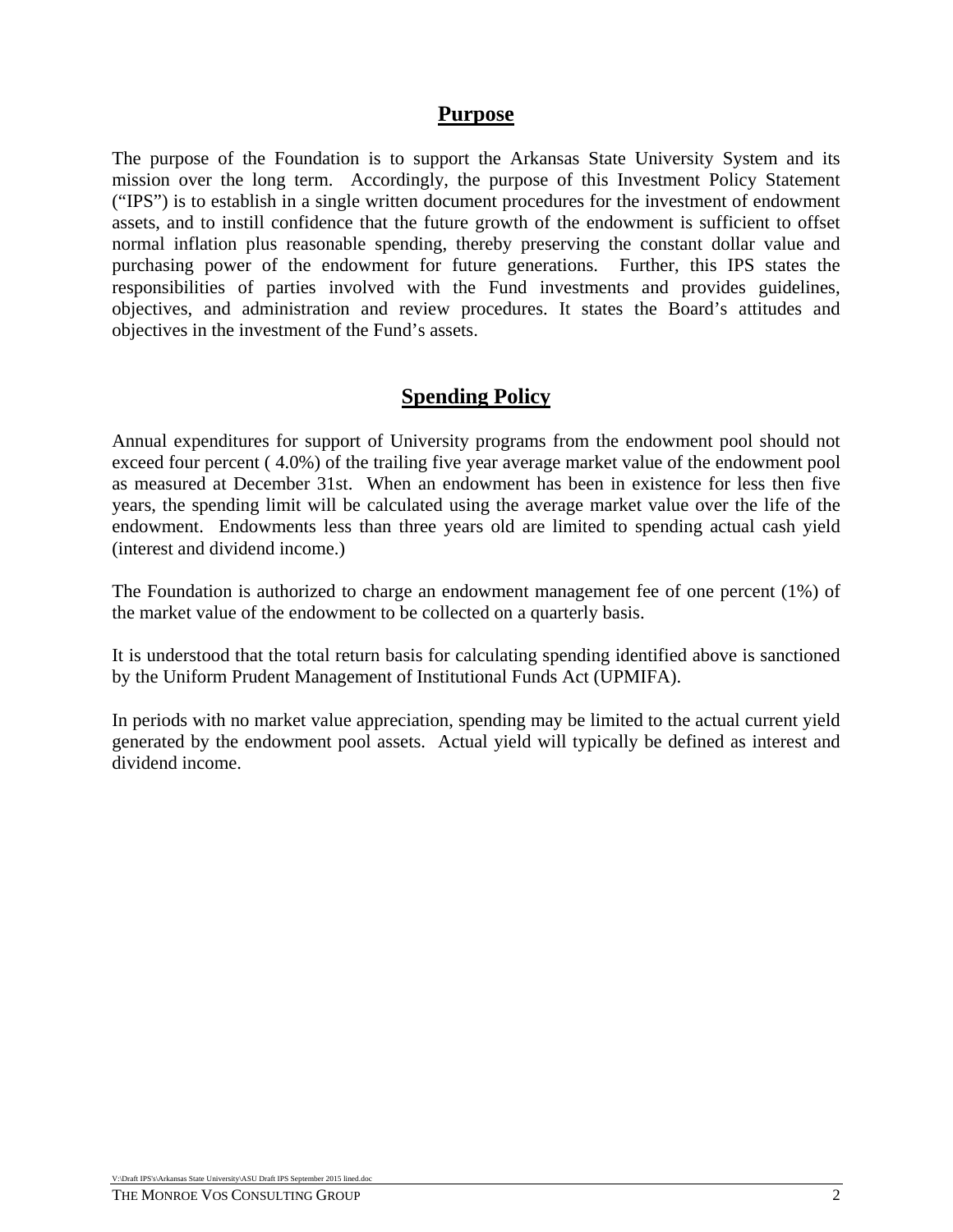# **Responsibilities**

The Joint Committee on University Investments (the "Committee") is charged with the responsibility for the investment of the assets for all fund groups. The Committee members shall discharge their duties solely in the interest of Arkansas State University and its related entities for the exclusive purpose of meeting the institution's financial needs.

The Committee shall be comprised of four (4) representatives from the Foundation Board of Directors, three (3) representatives from Arkansas State University-Jonesboro, one (1) representative from the Arkansas State University Red Wolves Foundation, Inc., one (1) representative from the Arkansas State University Alumni Association Board of Directors and one (1) representative from the Arkansas State University System. The Treasurer of the Arkansas State University Foundation, Inc. shall attend all meetings and provide resources to the Committee.

## **Responsibilities of the Committee:**

The specific responsibilities of the Committee in the investment process include and are limited to:

- developing a sound and consistent investment policy;
- developing sound and consistent investment policy guidelines;
- establishing reasonable investment objectives;
- presenting the above policy, guidelines, objectives, and periodic revisions to the appropriate parties for their consideration and approval;
- allocating assets between the investment managers managing equity and fixed-income portfolio(s), and/or other investment mediums which it may deem appropriate and prudent;
- communicating clearly the major duties and responsibilities of those accountable for investing the assets and achieving investment results;
- monitoring and evaluating performance results to assure that policy guidelines are being adhered to and that objectives are being met; and
- taking timely corrective action with regard to an investment manager for failure to perform as mutually expected.

To assist the Committee in fulfilling its responsibility the Committee is empowered to:

- select and contract with an investment management consultant or consultants ("IMC");
- select and contract with an investment manager or managers ("Manager").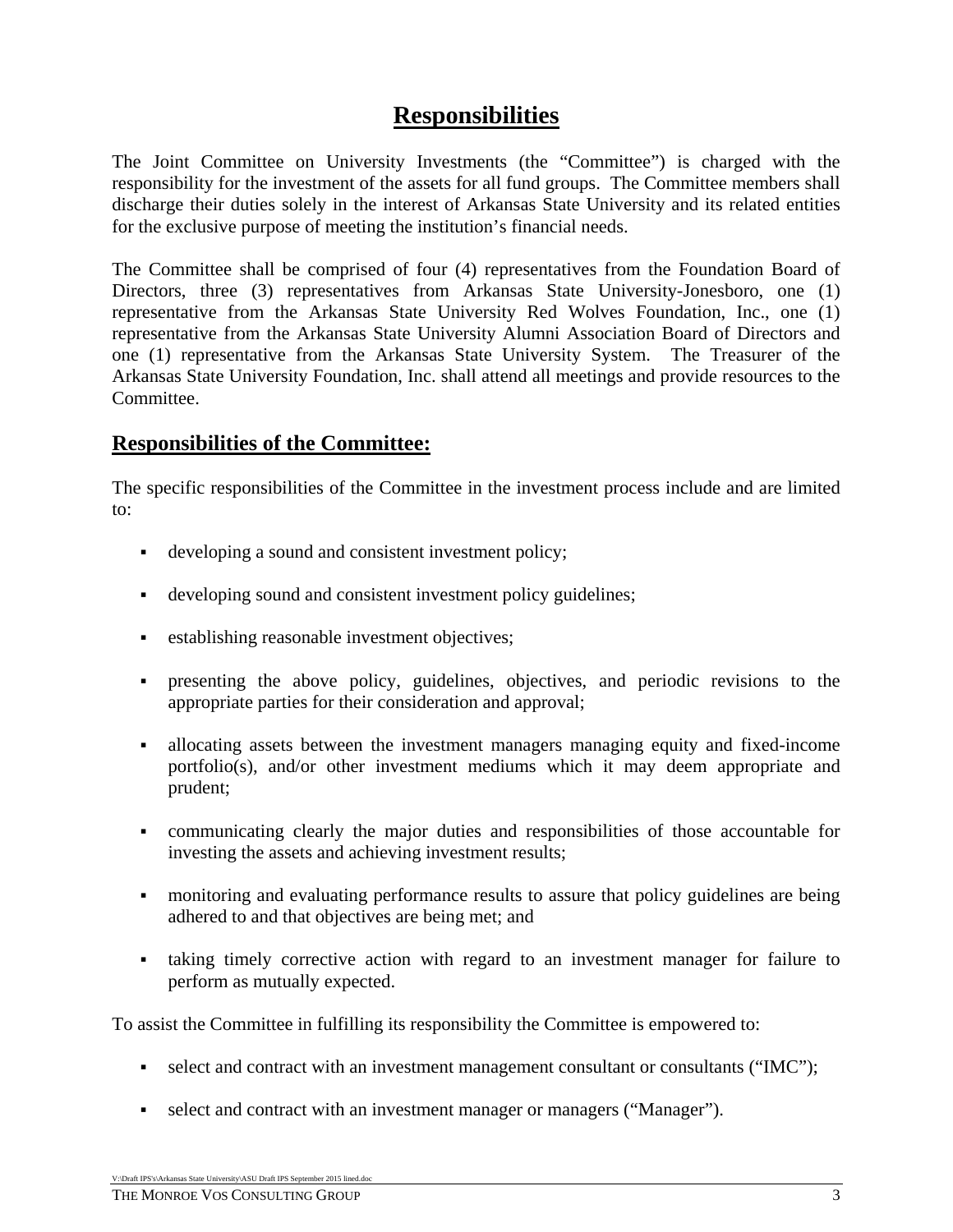### **Responsibilities of the Investment Managers:**

The assets allocated to each Manager are to be managed in accordance with the Investment Policy Guidelines, the Investment Policy, and the Investment Objectives expressed herein, or expressed by written instructions by authorized individuals.

The Manager is expected to exercise complete investment discretion over the assets it is allocated. Such discretion includes decisions to buy, sell or hold securities (including cash and cash equivalents) in amounts and proportions reflective of that Manager's investment philosophy and in accordance with the Investment Policy Guidelines, Investment Policy, and the Investment Objectives of this IPS.

It is expected and required that the assets allocated to the Manager will be invested with care, skill, prudence and diligence under the circumstances then prevailing that a "prudent investor", acting in a like capacity and familiar with such matters, would use in the conduct of an enterprise of a like character and with such aims.

The Committee has the right to vote all proxies of the securities held in the accounts. It may delegate this right to the Manager at its discretion. If the Manager votes the proxies, it should vote in a manner that most benefits the Fund. The Manager should consider only the economic impact on the Fund's assets when voting proxies.

The Manager is responsible for frequent and open communication with the Committee and/or IMC on all significant matters pertaining to investment policies and the management of assets including, but not necessarily limited to:

- major changes in the Manager's investment outlook, investment strategy and portfolio structure;
- making available its Form ADV filed with the Securities and Exchange Commission or in the case of mutual funds its current prospectus;
- any significant changes in the ownership, organization structure, financial conditions, or senior personnel staffing of the Manager organization; and
- quarterly performance and valuation reports to coincide with calendar quarters or at such other times as the Committee may reasonably request.

Each Manager is expected and required to be covered by errors and omission insurance in amounts satisfactory to the Committee.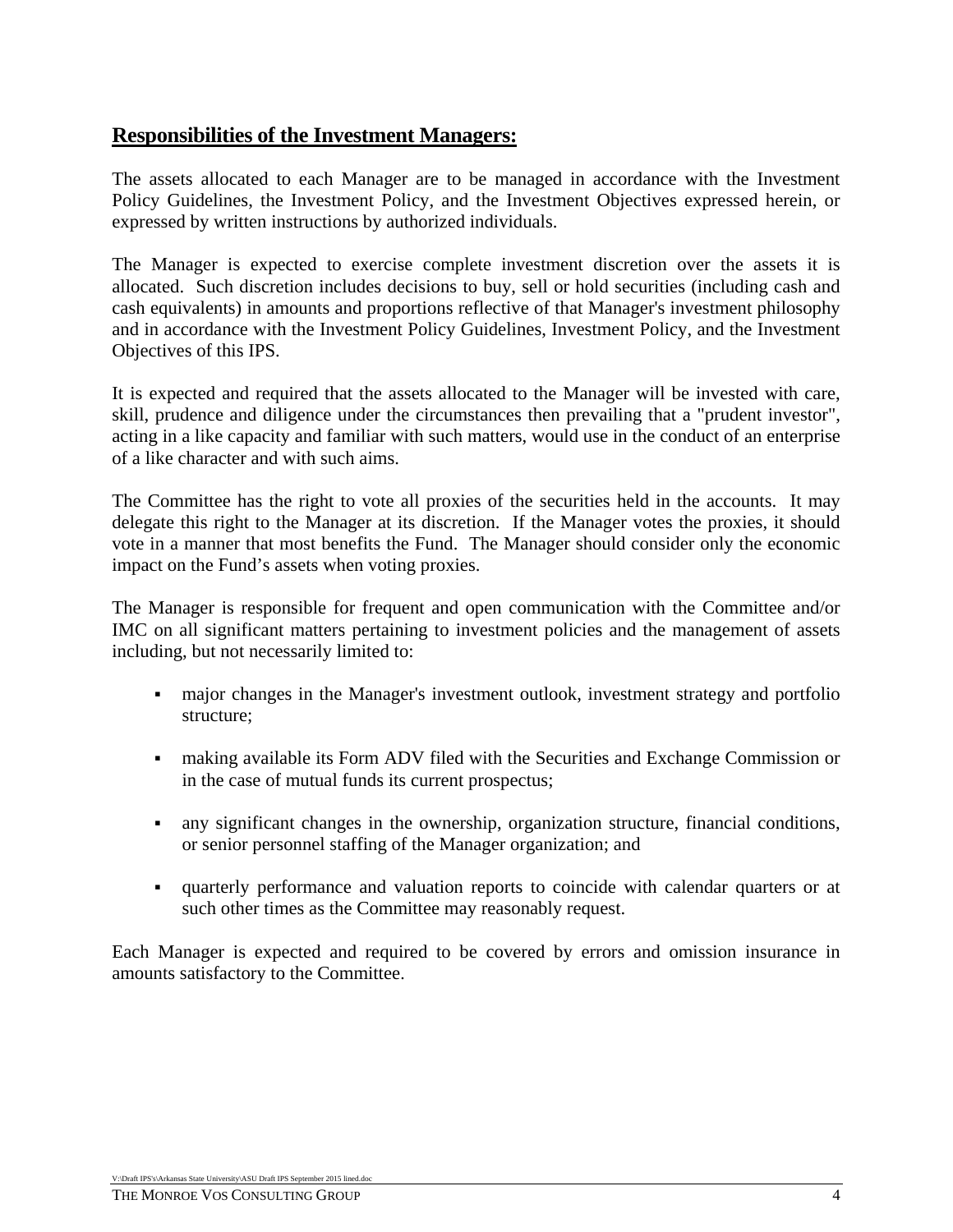### **Responsibilities of the Custodian(s):**

Custodians are responsible for the safekeeping of the Fund's assets. The Custodian holds directly, through its agents, its sub-custodians, or designated clearing systems, assets as designated by the Committee. The specific responsibilities of the Custodian include the following:

- collect all interest, dividends, proceeds of called and matured securities and all other monies which shall arise from, accrue to, or on account of the assets, and credit such collections to the Fund;
- make, upon written direction of the Manager or the Committee, any and all investments, reinvestments, payments, sales and other changes in the assets;
- provide to the Manager or the Committee, all proxy requests, notices of shareholder meetings and the like;
- file class action securities claims on behalf of the Fund related to current or former assets of the Fund; and
- provide monthly and year-end custodial reports.

The Custodian is expected to be covered by errors and omissions insurance in amounts satisfactory to the Committee.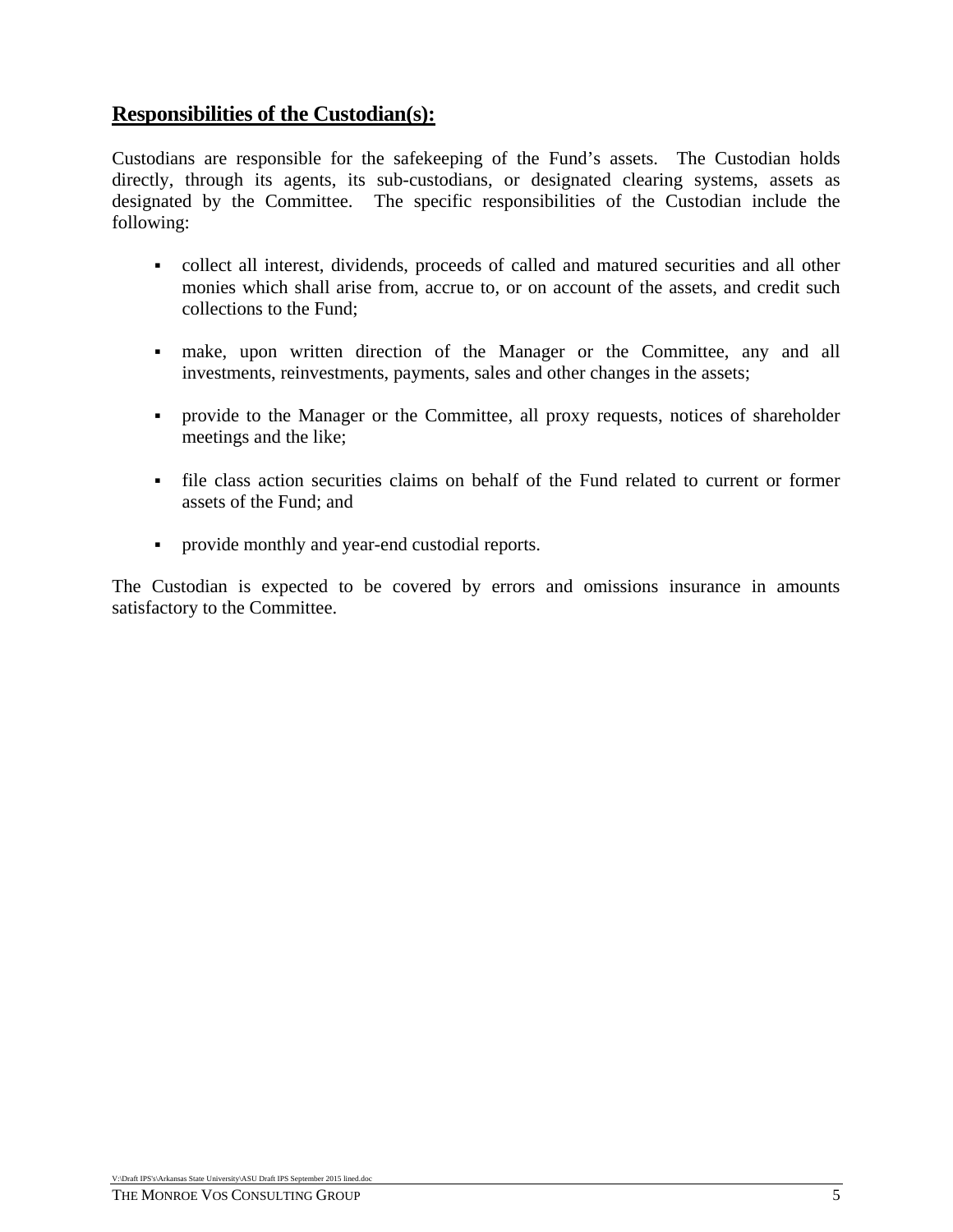# **Responsibilities of the Investment Management Consultant ("IMC"):**

The IMC will provide the following services to the Fund:

- Investment Policy Planning When needed the IMC will conduct a comprehensive review of the existing IPS and will assist in writing/rewriting the IPS to update, amend or restructure the IPS in accordance with the Committee's objectives.
- Spending Policy Study If applicable, the IMC will coordinate with the Committee to assist in developing a spending policy. Simulation techniques will be used to project the future financial condition of the Fund including the dollar results that occur over various investment and inflation scenarios.
- Manager Search The Committee will from time to time select investment managers for the sole convenience of the Fund. The IMC will assist to identify, interview and select managers that in the Committee's view are qualified to have discretionary investment authority over the Fund assets to make investments in government bonds, corporate bonds, debentures and notes, preferred and common stocks, money market instruments and other investments identified in the IPS.
- Asset Allocation Study The Committee will from time to time select or change the longterm target asset allocation for the Fund. The IMC will assist in this process by providing an asset allocation study, including efficient frontier analysis. The efficient frontier illustrates the various combinations of risk and return characteristics from optimal portfolios.
- Asset Liability Study If applicable, the IMC will coordinate with the Fund actuary to determine the asset/liability ratio and projected liabilities. The IMC will develop an asset liability study using simulation techniques to project the future financial condition of the Fund.
- Performance & Risk Measurement The IMC will, on a quarterly basis, provide the Committee a Quarterly Performance Measurement Report. This report will measure the investment return on designated assets that are managed by Managers chosen by the Committee.
- Fee Analysis The IMC will provide the Committee a Fee Analysis. This report will document the fees paid by the Fund on the assets included in the Performance Measurement Report.
- The IMC will provide other services that will be mutually agreed to.
- The IMC will coordinate all activities with the Managers on a continual basis and with the custodian of the Fund's assets.
- The IMC will meet with the Committee on a regular basis to review performance, to report on compliance by the Managers and custodian with the IPS, and any other important matter.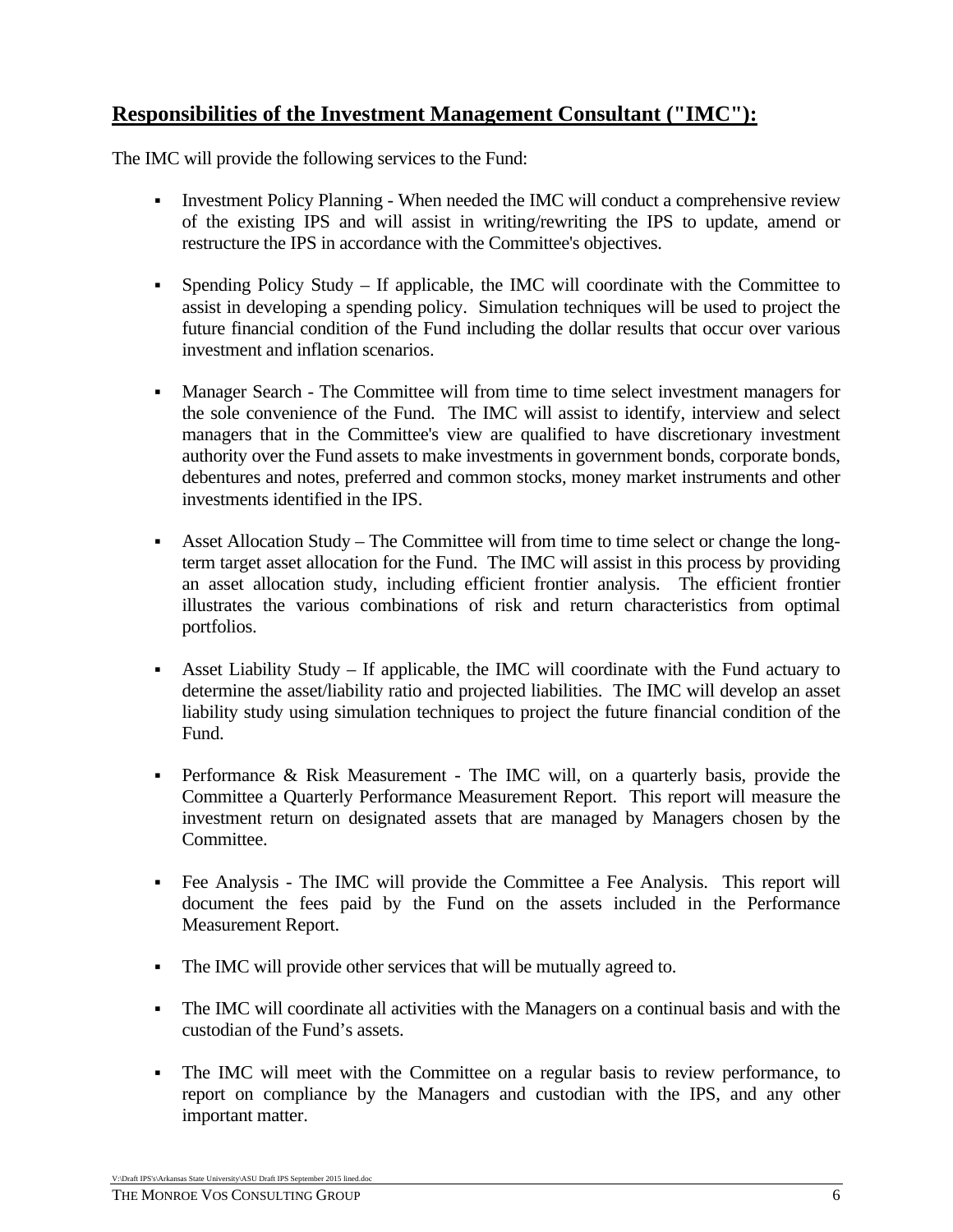# **II. INVESTMENT POLICY**

The Committee believes that the Fund's assets should be managed in a way that reflects the statements which follow:

- The Committee adheres to the traditional capital market pricing theory which maintains that over the long term, the risk of owning equities should be rewarded with a somewhat greater return than available from fixed-income investments.
- Avoiding large risks is preferred. The Committee is willing to trade off some potential opportunities for gain from high risk investments (with high loss potential) by encouraging the investment manager to assume a moderate-risk posture in order to have a more stable positive return. This may result in sacrificing some potential opportunities for gain during rising markets in order to avoid large short term declines in market value during falling markets.
- Since the Committee is adverse to large downward fluctuations in the value of its account balances resulting from volatile market value fluctuations, such year-to-year volatility should be minimized.
- Asset Allocation between asset categories (bonds, stocks and cash/cash equivalents) will be decided by the Managers for the funds that they manage. The Committee will consider adjusting the amounts of funds that each Manager has to manage on an ongoing basis. It will confer with the IMC to make its decision. The IMC will make available to the Committee various asset allocation models to assist in this process. The Committee will use these models at its discretion.
- The Committee will determine what style of investment philosophy it desires from the Managers it hires. Managers will be chosen from a universe of managers that consistently apply the desired styles.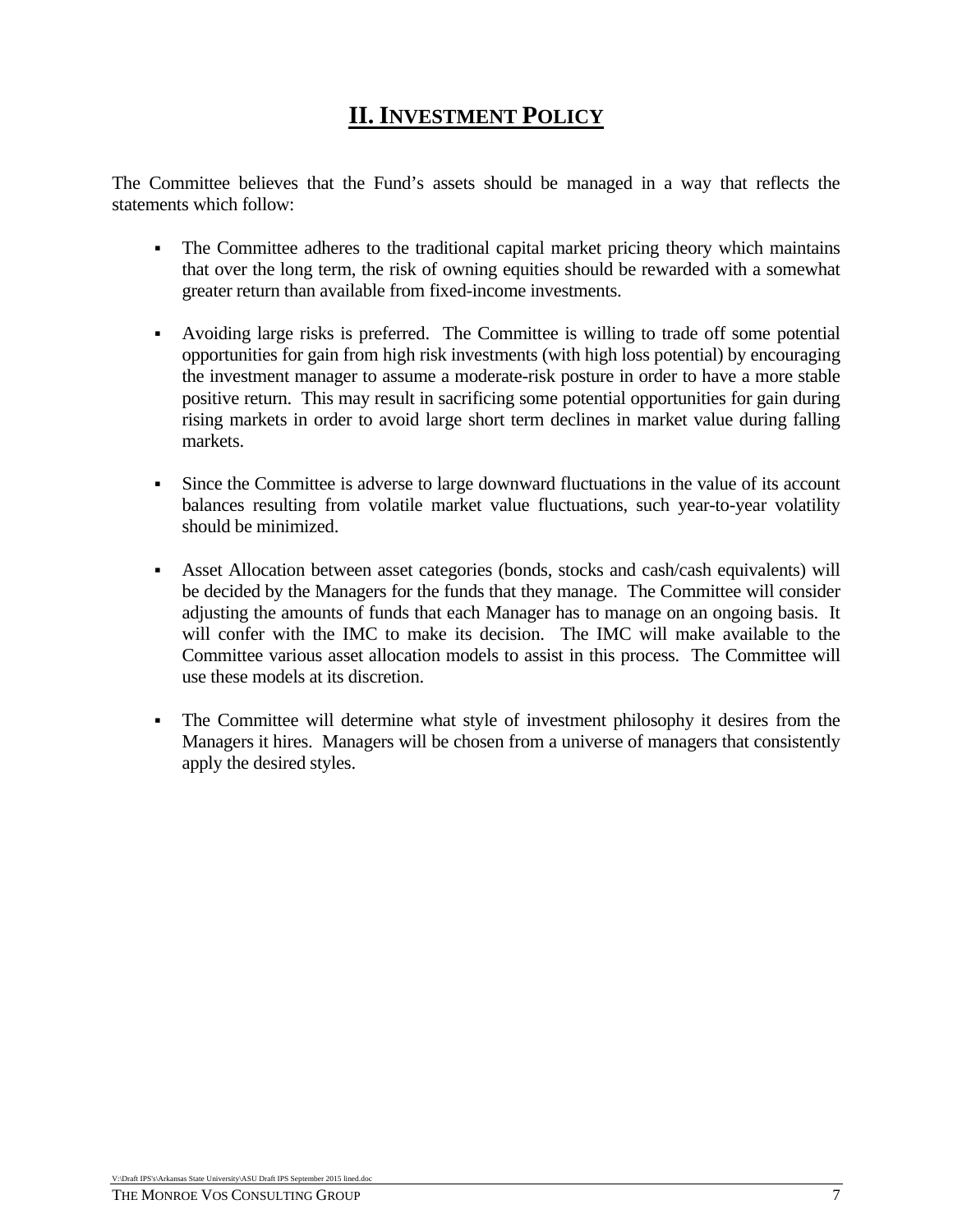## **Manager Characteristics:**

The Managers, whether they be existing or new managers of assets, should have the following characteristics: (Exceptions may be made at the discretion of the Committee.)

Quantitative Characteristics:

- At least ten years of supportable performance track record.
- The manager should exceed the appropriate market index for the last 3 years and longer.
- The Manager must have at least \$100,000,000 under management.
- The Manager should not have a Standard Deviation or Beta greater than the average of his Peer Group over the last five years and longer.
- The Manager must be consistently in the top half of its Peer Group in performance for the last three years and longer.
- The Manager must have a positive Alpha for the last five years and longer.
- Demonstrated good performance in down quarters and "bear" markets.

Qualitative Characteristics:

- Consistency of key personnel within the organization. The people that are making the decisions today must be the ones that built the track record.
- No past or pending sale of the firm by the principals.
- Demonstrated desire and capability to effectively communicate with the Committee.
- The ability to accommodate new business without disruption to the investment process.
- A low turnover of clients. The Manager must show that it does not lose clients because of actions by the Manager.
- Prior experience with comparable funds.
- Internal checks and balances to assure consistent investment discipline is maintained.
- The Manager must have a clearly distinguishable investment philosophy and process, including a "sell discipline".
- The Manager must have defined parameters for diversification within the portfolio he manages.
- The Manager must be a Registered Investment Advisor with the Securities and Exchange Commission, or a bank or insurance company.
- The Manager must either offer a commingled fund or be willing to create a separate account with a minimum balance that is acceptable.
- No history of legal or regulatory actions taken against it.
- If applicable, the Manager must be willing to manage within the Fund's Socially Responsible Guidelines.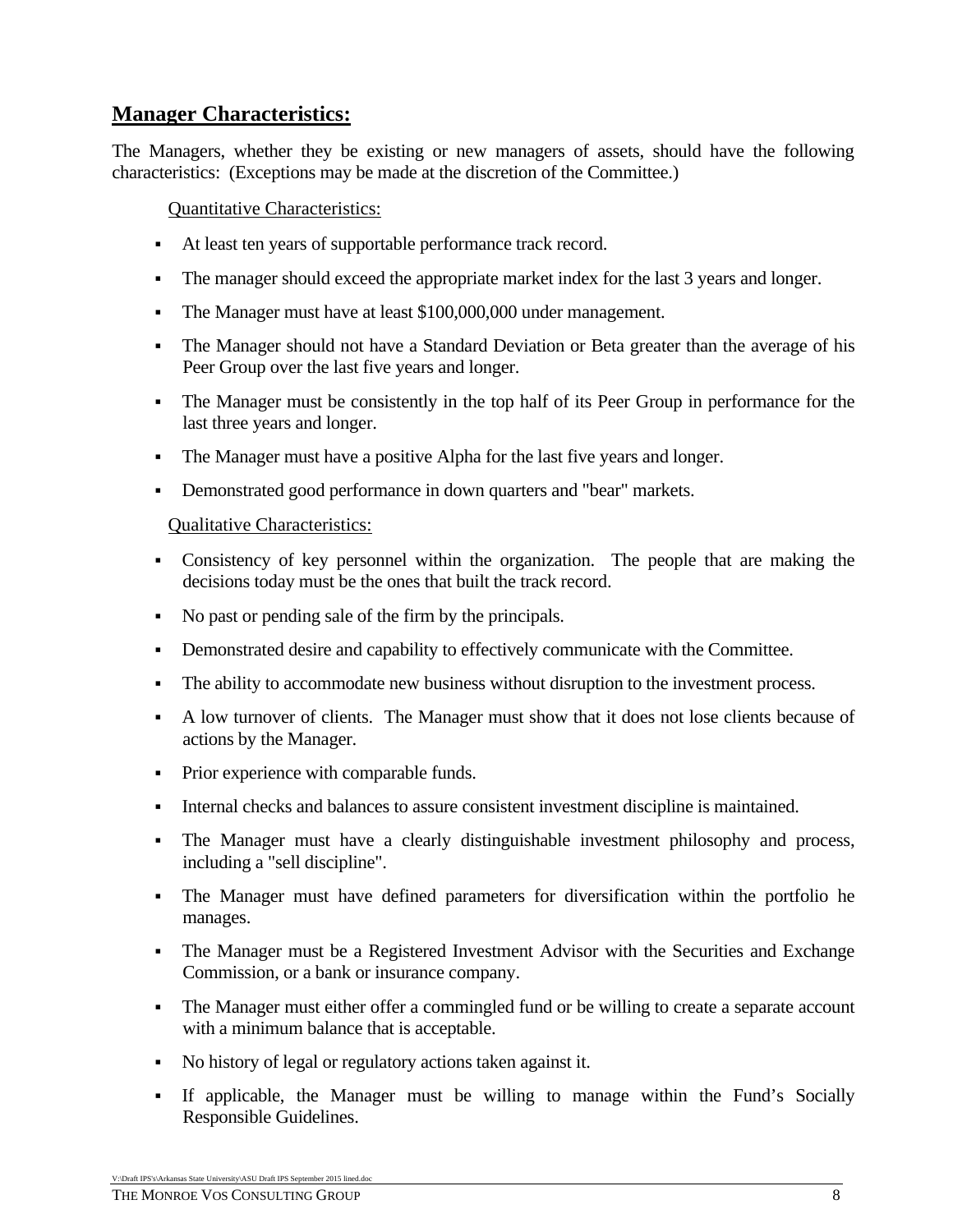# **III. INVESTMENT POLICY GUIDELINES**

The Fund may invest in various investment products in order to implement the asset allocation chosen by the Committee. Specific guidelines can be found in the appendix. Please refer to Appendix C for separately managed account guidelines and to Appendix D for mutual fund and commingled fund guidelines. While it is not believed that the guidelines listed will hamper investment managers, each Manager should request modifications where they deem appropriate. These requests should be communicated to the IMC in writing.

## **Rebalancing Among Asset Classes and Distribution of Net Contributions**

 It is not the intention of the Committee to become involved in the day-to-day management of securities. However, whenever the Committee shall determine during its quarterly review of investment performance that the percentage commitments to stocks, bonds, and alternative assets have moved outside of the acceptable allowable range, the Committee will direct assets to be moved from the over-allocated asset class to the under-allocated asset class.

#### Therefore:

- (1) the Committee will review the relative market values of the fund classes and will generally recommend placing the new money under investment in the categories that are furthest below the long-term strategic asset target allocations in this policy or funding expenses from the categories that are furthest above the long-term strategic asset target allocations in this policy, and
- (2) to the extent that adequate rebalancing among asset classes cannot be effected via the allocation of new contributions, the Committee may recommend moving money from one Manager to another to avoid unbalancing the asset target ranges in this policy, and
- (3) the Committee may decide to vary the asset allocation away from the Target Asset Allocation at its discretion to protect assets in down markets or to take advantage of strong up markets.

#### **Manager Asset Allocation:**

 The Managers are not required to be fully invested. The Managers may hold cash or cash equivalents at any percentage they deem appropriate to protect the assets of the portfolio from capital loss. This may include 100% cash or cash equivalents in down markets. The Manager will make this decision at its discretion. Asset allocation within each Manager's portfolio will be an evaluation criteria.

### **Investment Transactions:**

All transactions are to be governed by all applicable laws and regulations.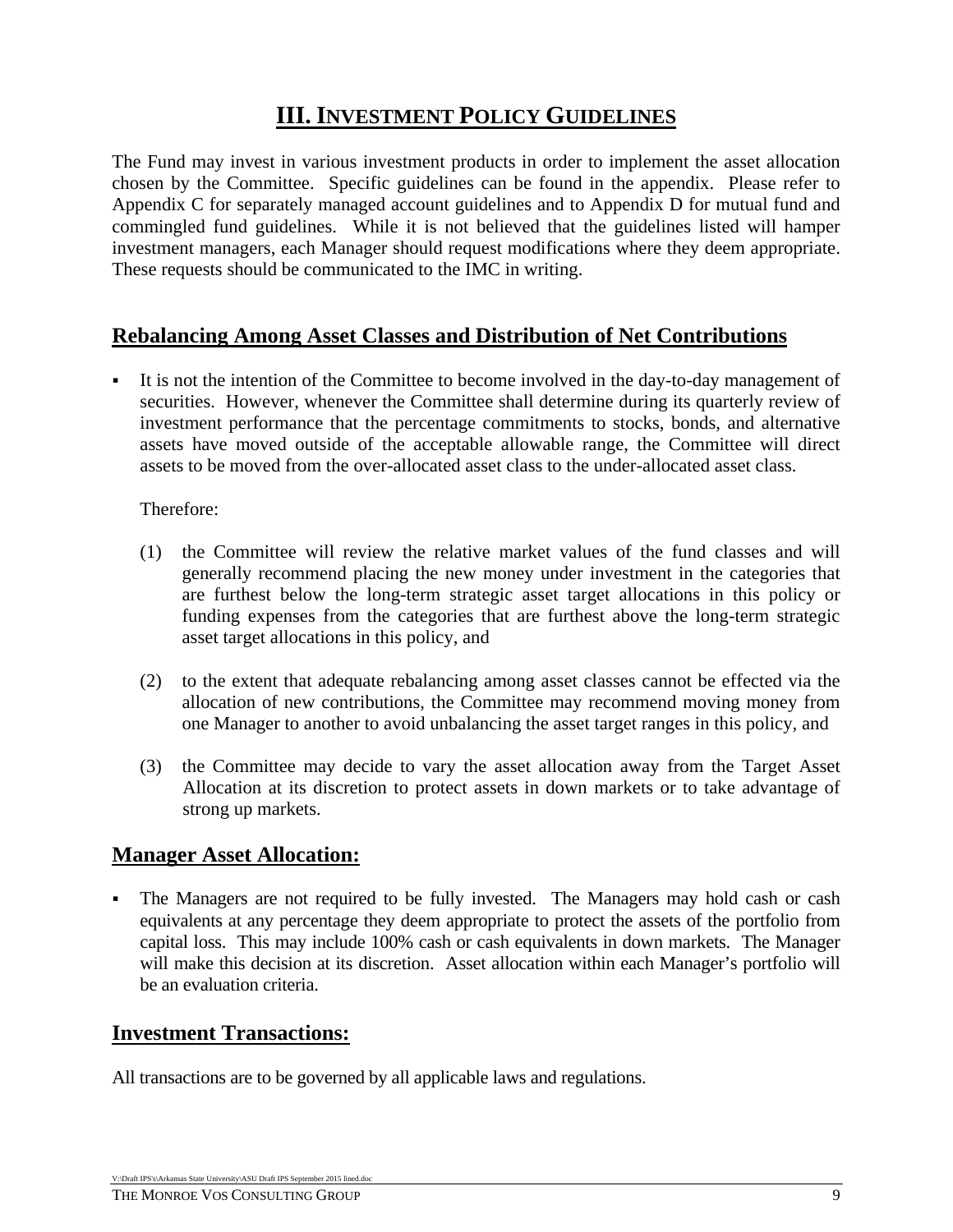# **IV. INVESTMENT OBJECTIVES**

The Manager must make responsible decisions in the selections of specific securities and the general timing of purchases and sales necessary to achieve a satisfactory overall return for the Fund's assets. The Committee believes that the following objectives are reasonable and achievable within the guidelines provided herein.

These objectives should be achieved within a three (3) year and longer time frame. It is not necessary for the Managers to beat the return expectations each quarter or each year. These objectives will be measured using the published performance numbers, as reported to the PSN or Morningstar databases. In the case that a manager does not publish performance (i.e. real estate), performance numbers from the manager will be used.

"Total Return" is the measure of Manager performance. This means total yield of the securities plus capital appreciation or minus capital depreciation measured over the latest quarter, year-to-date, one year, three years and five years and since inception.

The "Total Return" will be measured on both a Time Weighted basis and a Dollar Weighted basis.

## **Domestic Small Capitalization Equity Objectives:**

- Total Time Weighted Return of the portfolio should exceed the Russell 2000 Growth Index for growth managers, the Russell 2000 Value Index for value managers, and the Russell 2000 Index for blend managers. Compliance with this objective will be measured on an annualized basis for three, five, seven, ten year and longer time periods.
- The annualized Alpha of the Manager for the trailing five, seven and ten year periods will be positive. Alpha measures the excess Total Time Weighted Return for the amount of risk taken.
- The Manager must be in the top half of his Peer Group over three year, five year, seven year, ten year and longer periods.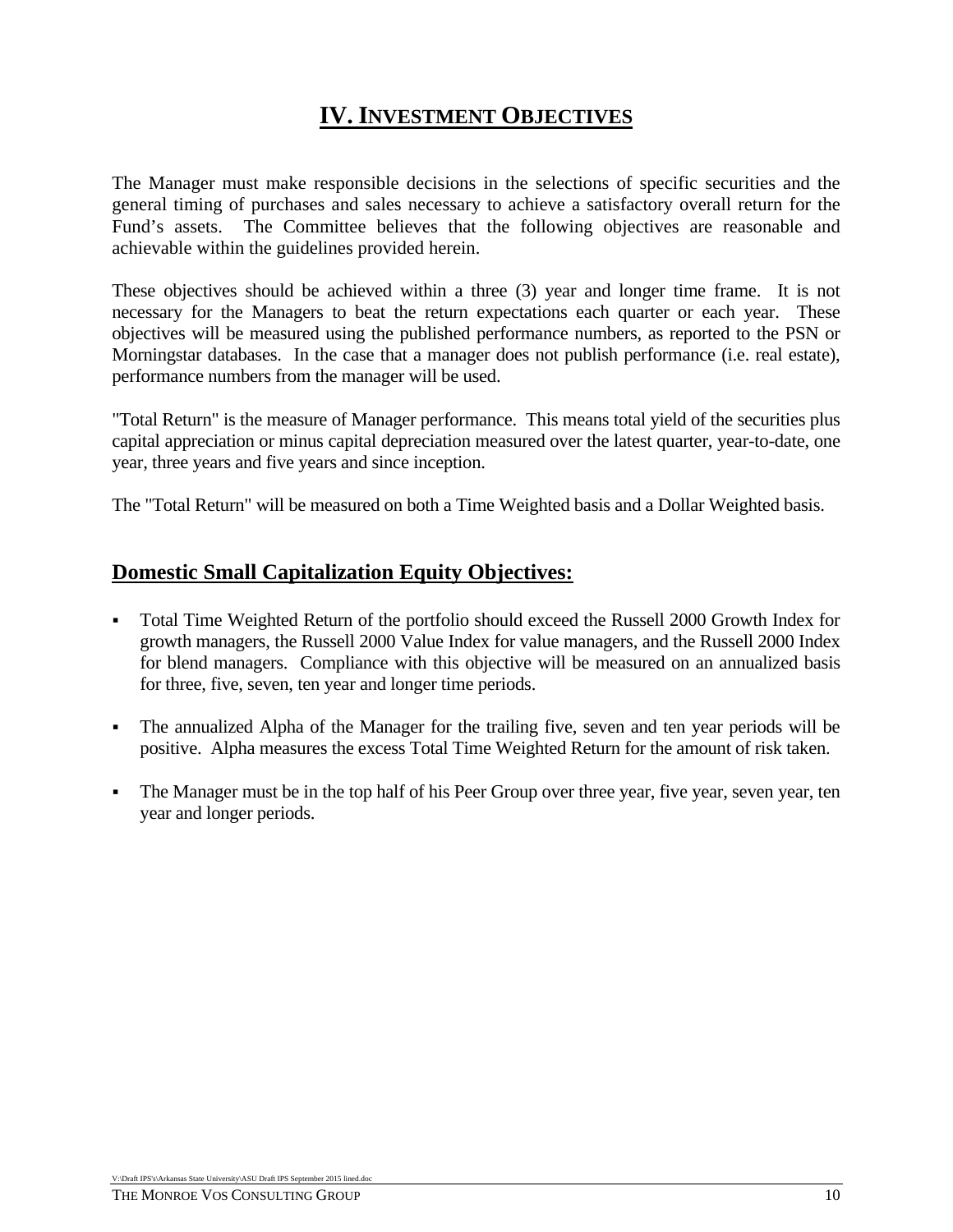# **Domestic Mid Capitalization Equity Objectives:**

- Total Time Weighted Return of the portfolio should exceed the Russell Mid Cap Growth Index for growth managers, the Russell Mid Cap Value Index for value managers, and the Russell Mid Cap Index for blend managers. Compliance with this objective will be measured on an annualized basis for three, five, seven, ten year and longer time periods.
- The annualized Alpha of the Manager for the trailing five, seven and ten year periods will be positive. Alpha measures the excess Total Time Weighted Return for the amount of risk taken.
- The Manager must be in the top half of his Peer Group over three year, five year, seven year, ten year and longer periods.

## **International Equity Objectives:**

- Total Time Weighted Return of the portfolio should exceed the MSCI All Country World ex US Index. Compliance with this objective will be measured on an annualized basis for three, five, seven, ten year and longer time periods.
- The annualized Alpha of the Manager for the trailing five, seven and ten year periods will be positive. Alpha measures the excess Total Time Weighted Return for the amount of risk taken.
- The Manager must be in the top half of his Peer Group over three year, five year, seven year, ten year and longer periods.

### **International Small/Mid Capitalization Equity Objectives:**

- Total Time Weighted Return of the portfolio should exceed the MSCI EAFE Small Cap Index. Compliance with this objective will be measured on an annualized basis for three, five, seven, ten year and longer time periods.
- The annualized Alpha of the Manager for the trailing five, seven and ten year periods will be positive. Alpha measures the excess Total Time Weighted Return for the amount of risk taken.
- The Manager must be in the top half of his Peer Group over three year, five year, seven year, ten year and longer periods.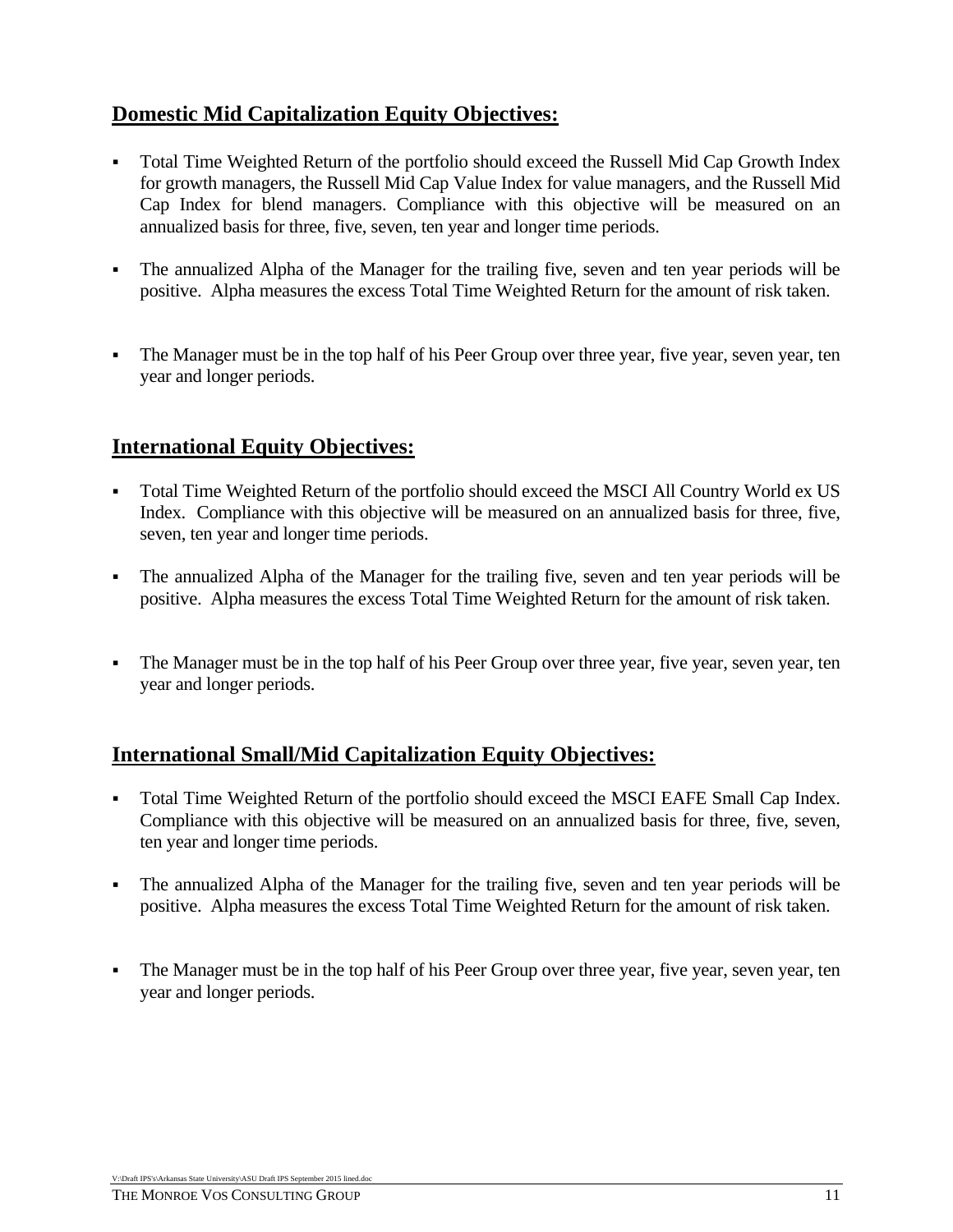# **Diversified Emerging Markets Equity Objectives:**

- Total Time Weighted Return of the portfolio should exceed the MSCI Emerging Markets Index. Compliance with this objective will be measured on an annualized basis for three, five, seven, ten year and longer time periods.
- The annualized Alpha of the Manager for the trailing five, seven and ten year periods will be positive. Alpha measures the excess Total Time Weighted Return for the amount of risk taken.
- The Manager must be in the top half of his Peer Group over three year, five year, seven year, ten year and longer periods.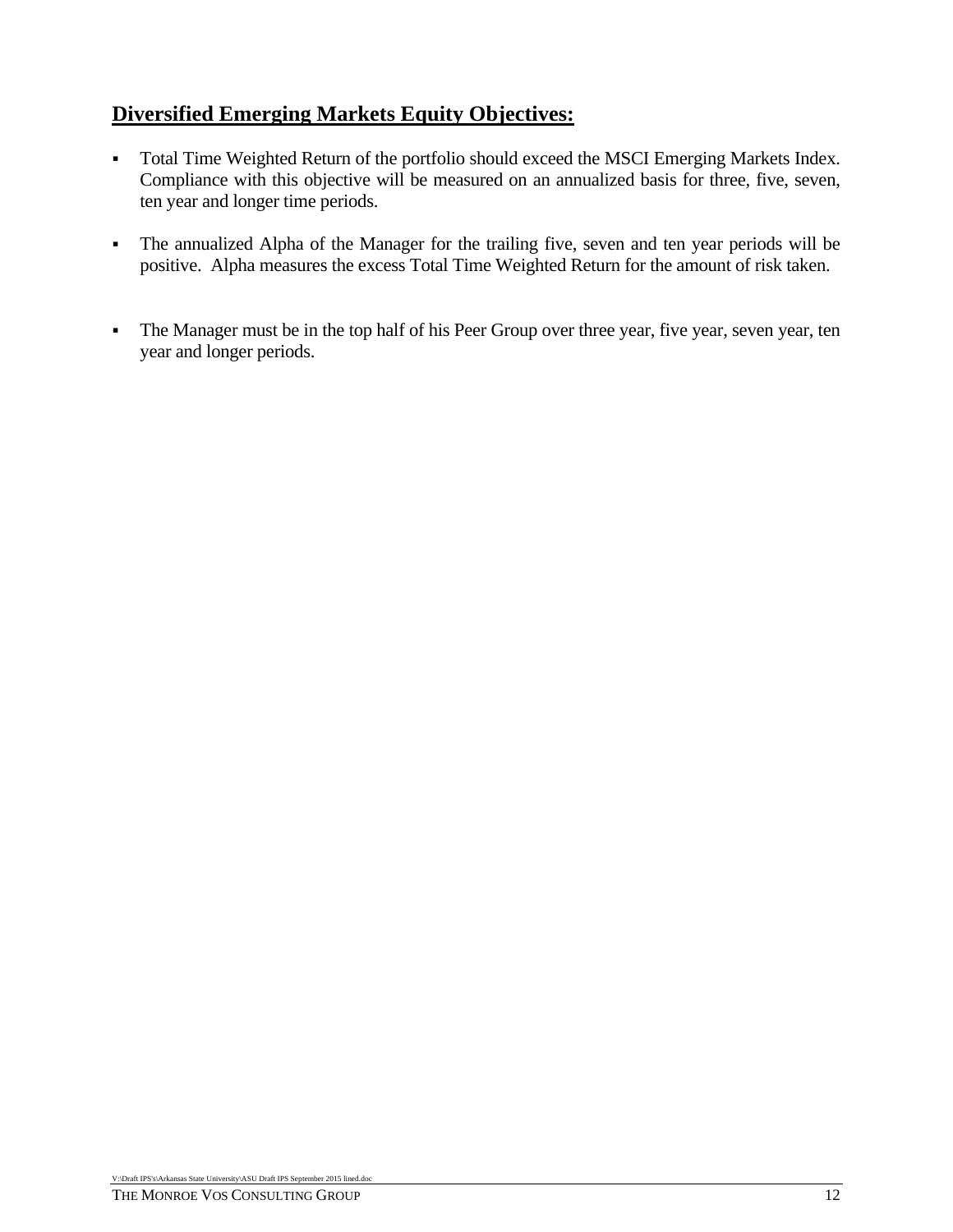# **Domestic Large Capitalization Equity Objectives:**

- Total Time Weighted Return of the portfolio should exceed the Russell 1000 Value Index for value managers, the Russell 1000 Growth Index for growth managers, and the Russell 1000 Index for blend managers. Compliance with this objective will be measured on an annualized basis for three, five, seven, ten year and longer time periods.
- The annualized Alpha of the Manager for the trailing five, seven and ten year periods will be positive. Alpha measures the excess Total Time Weighted Return for the amount of risk taken.
- The Manager must be in the top half of his Peer Group over three year, five year, seven year, ten year and longer periods.

### **Domestic Equity Index Objectives:**

 Total Time Weighted Return of the portfolio should approximate that of the S&P 500 Index +/- 0.50%.

#### **Domestic Fixed Income Objectives - Intermediate:**

- Total Time Weighted Return should exceed the Return of the Barclays Capital Aggregate Bond Index. Compliance with this objective will be measured on an annualized basis for three, five, seven, ten year and longer time periods.
- The annualized Alpha of the Manager for the trailing five, seven and ten year periods will be positive. Alpha measures the excess Total Time Weighted Return for the amount of risk taken.
- The Manager must be in the top half of his Peer Group over three year, five year, seven year, ten year and longer periods.

### **Energy Equity Objectives:**

- Total Time Weighted Return should exceed the S&P Energy Index. Compliance with this objective will be measured on an annualized basis for three, five, seven, ten year and longer time periods.
- The annualized Alpha of the Manager for the trailing five, seven and ten year periods will be positive. Alpha measures the excess Total Time Weighted Return for the amount of risk taken.
- The Manager must be in the top half of his Peer Group over three year, five year, seven year, ten year and longer periods.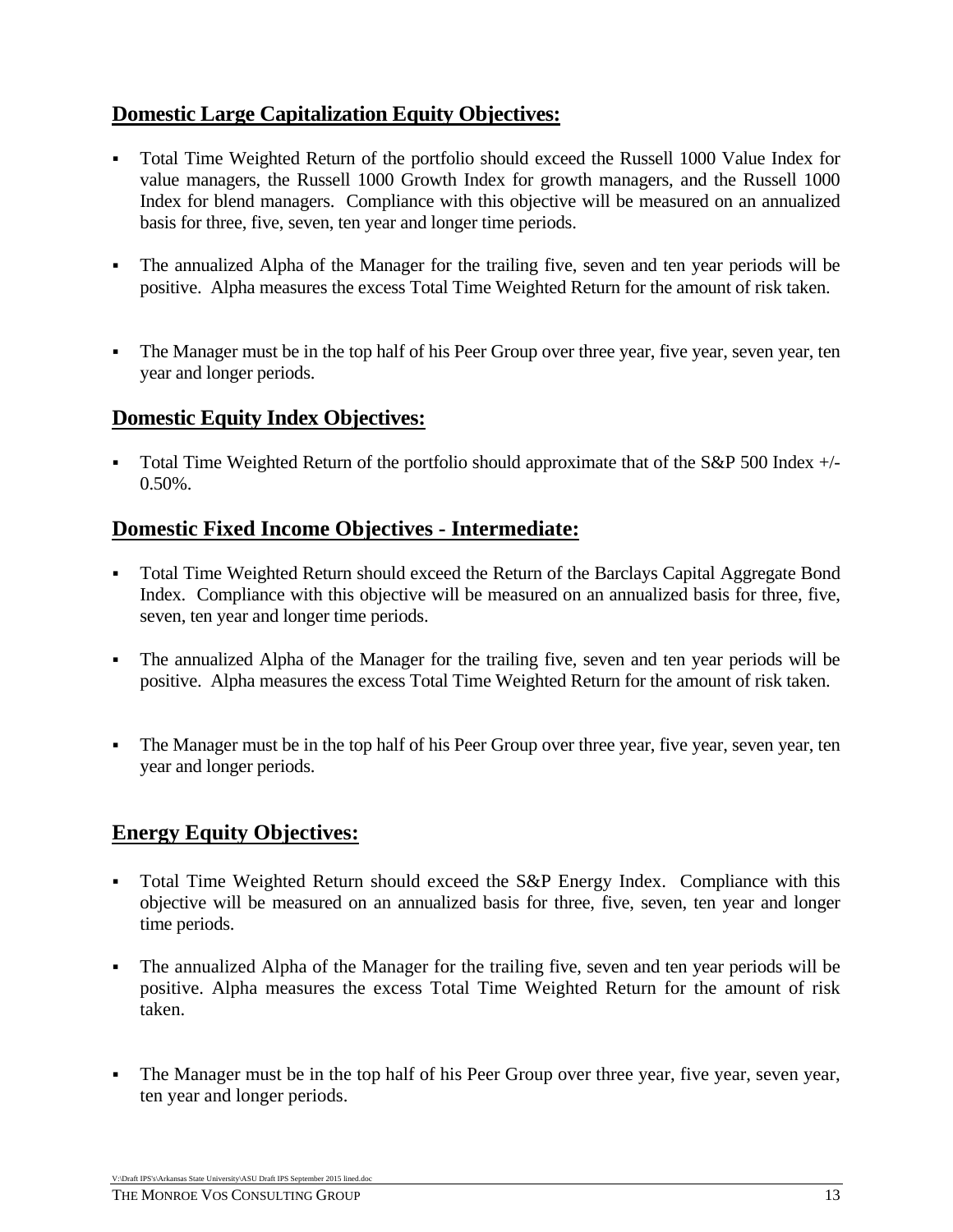## **Emerging Market Debt Objectives:**

- Total time weighted return should exceed the JP Morgan Emerging Market Bond Index. Compliance with this objective will be measured on an annualized basis for three, five, seven, ten year and longer time periods.
- The annualized Alpha of the Manager for the trailing five, seven and ten year periods will be positive. Alpha measures the excess Total Time Weighted Return for the amount of risk taken.
- The Manager must be in the top half of its Peer Group over three year, five year, seven year, ten year and longer periods.

## **Commodity Index Objectives:**

 Total time weighted return should exceed the Dow Jones UBS Commodity Index. Compliance with this objective will be measured on an annualized basis for three, five, seven, ten year and longer time periods.

# **Hedge Fund Objectives:**

 Total Time Weighted Return of the portfolio should exceed the Citigroup One Month Treasury Bill Index plus 6%. Compliance with this objective will be measured on an annualized basis for three, five, seven, ten year and longer time periods.

# **Real Estate Objectives:**

- Total time weighted return should exceed the NCREIF National Property Index for limited partnerships and the NAREIT Index for REIT investments. Compliance with this objective will be measured on an annualized basis for three, five, seven, ten year and longer time periods.
- The annualized Alpha of the Manager for the trailing five, seven and ten year periods will be positive. Alpha measures the excess Total Time Weighted Return for the amount of risk taken. This objective applies only to REIT investments.
- The Manager must be in the top half of its Peer Group over three year, five year, seven year, ten year and longer periods. This objective applies only to REIT investments.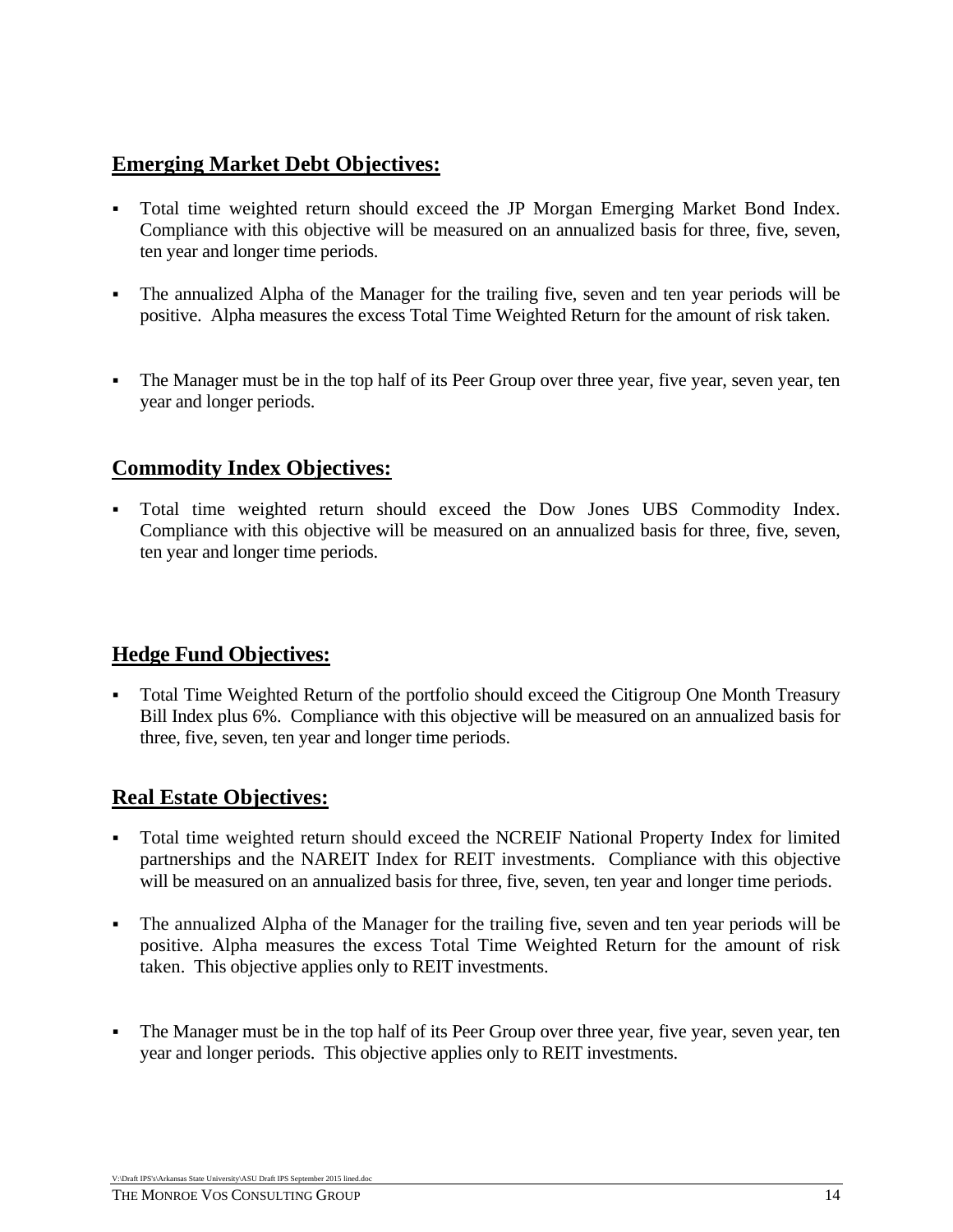# **Money Market Fund Objectives:**

 Total time weighted return should equal the Citigroup Three-Month Treasury Bill Index return. Compliance with this objective will be measured on an annualized basis for three, five, seven, ten year and longer time periods.

#### **Domestic Convertible Bond Objectives:**

- Total time weighted return should exceed the Bank of America All U.S. Convertible Bond Index. Compliance with this objective will be measured on an annualized basis for three, five, seven, ten year and longer time periods.
- The annualized Alpha of the Manager for the trailing five, seven and ten year periods will be positive. Alpha measures the excess Total Time Weighted Return for the amount of risk taken.
- The Manager must be in the top half of its Peer Group over three year, five year, seven year, ten year and longer periods.

## **Master Limited Partnership Infrastructure Fund Objectives:**

- Total Time Weighted Return should exceed an index of 60% Alerian Master Limited Partnership Index, 20% Barclays Capital US Credit Index, and 20% Bank of America Merrill Lynch High Yield Index for hybrid managers and exceed the Alerian MLP Index for MLP/other infrastructure equity managers. Compliance with this objective will be measured on an annualized basis for three, five, seven, ten year and longer time periods.
- The annualized Alpha of the Manager for the trailing three, five, seven, ten year and year periods will be positive. Alpha measures the excess Total Time Weighted Return for the amount of risk taken.

### **Master Limited Partnership Objectives:**

- Total Time Weighted Return should exceed the Alerian Master Limited Partnership Index. Compliance with this objective will be measured on an annualized basis for three, five, seven, ten year and longer time periods.
- The annualized Alpha of the Manager for the trailing three, five, seven, ten year and year periods will be positive. Alpha measures the excess Total Time Weighted Return for the amount of risk taken.

# **Private Equity Fund Objectives:**

 Total Time Weighted Return should exceed an index of the Cambridge Associates US Private Equity Index. Compliance with this objective will be measured on an annualized basis for three, five, seven, ten year and longer time periods.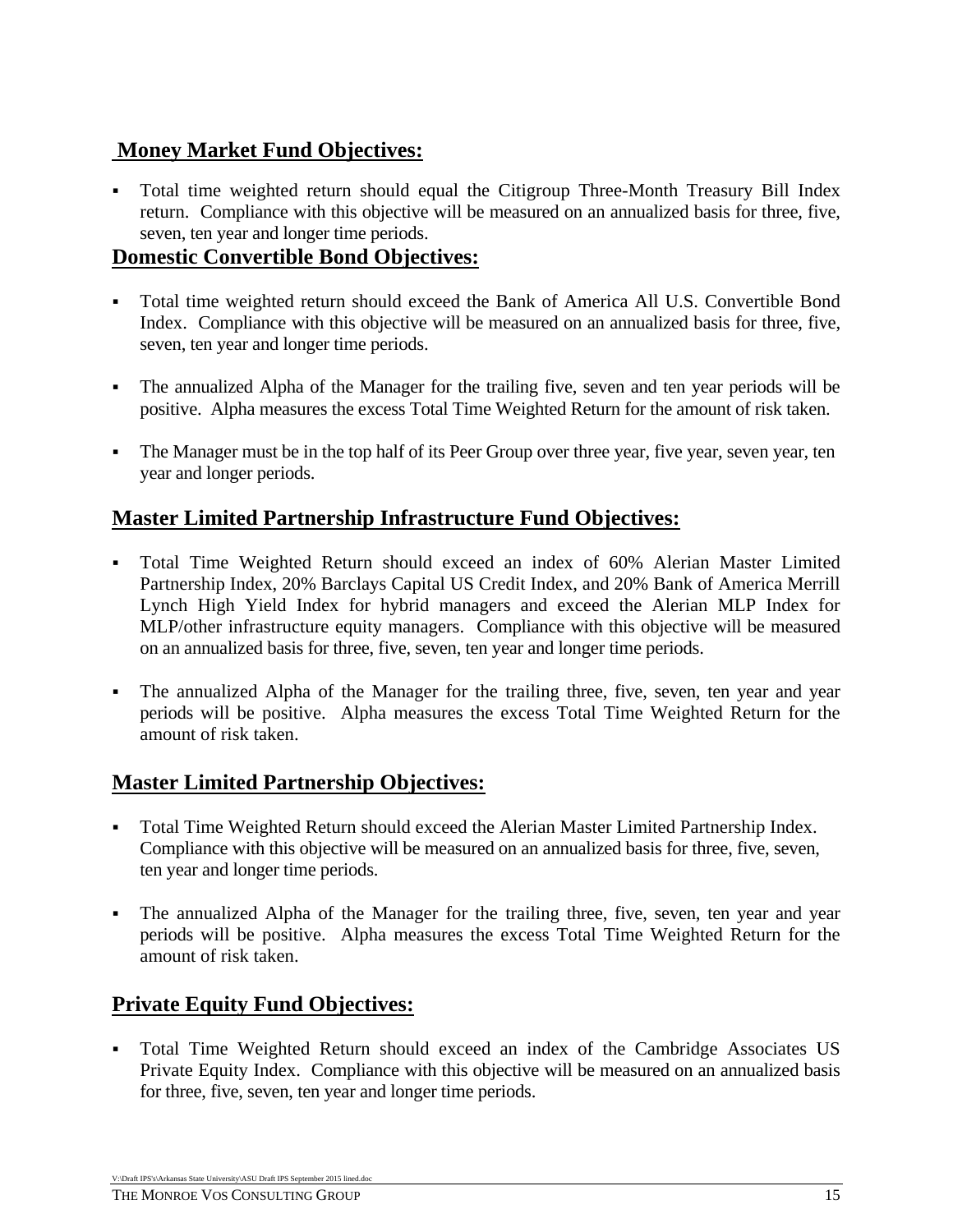The annualized Alpha of the Manager for the trailing three, five, seven, ten year and year periods will be positive. Alpha measures the excess Total Time Weighted Return for the amount of risk taken.

## **Mezzanine Debt Unlevered Fund Objectives:**

- Total Time Weighted Return should exceed an index of the Bank of America Merrill Lynch High Yield Master II Index. Compliance with this objective will be measured on an annualized basis for three, five, seven, ten year and longer time periods.
- The annualized Alpha of the Manager for the trailing three, five, seven, ten year and year periods will be positive. Alpha measures the excess Total Time Weighted Return for the amount of risk taken.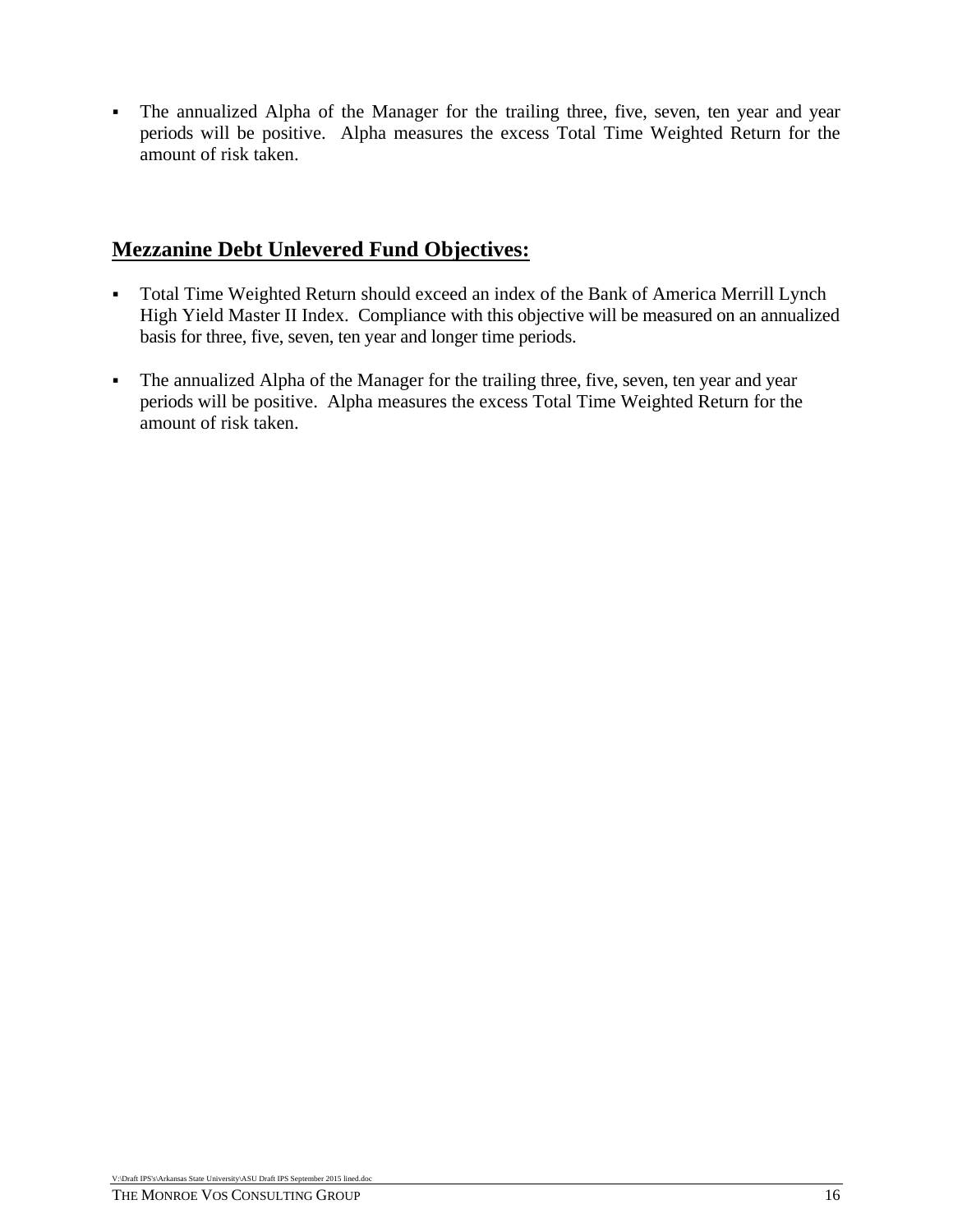# V. ADMINISTRATIVE AND REVIEW PROCEDURE

On a quarterly basis the Committee will review actual results achieved by each Manager to determine whether:

- the Manager performed in adherence with the investment philosophy and policy guidelines set  $\blacksquare$ forth herein;
- asset allocation, securities selectivity and market-timing decisions were reasonable;  $\bullet$
- the Manager performed satisfactorily when compared with the appropriate market indices; ٠
- the Manager performed satisfactorily when compared with its Peer Group.

Due diligence trips will be made by the Committee to visit new managers

#### **Policy Review and Amendment**

Occurrences that could result in a policy modification include but are not limited to the following:

- A. Rationale for change presented by investment consultants or industry specialists that have merit:
- B. New areas found to be important, that are not covered by this policy;
- C. Impractical time horizons.

This Investment Policy Statement is approved by action of the Committee of Arkansas State University Foundation, Inc.. This IPS is for all of the Fund's assets invested or to be invested in stocks and bonds, and it supersedes any and all other documents approved prior to this date.

Passed on approval by Arkansas State University Foundation, Inc. on September 11, 2015

Cap le un for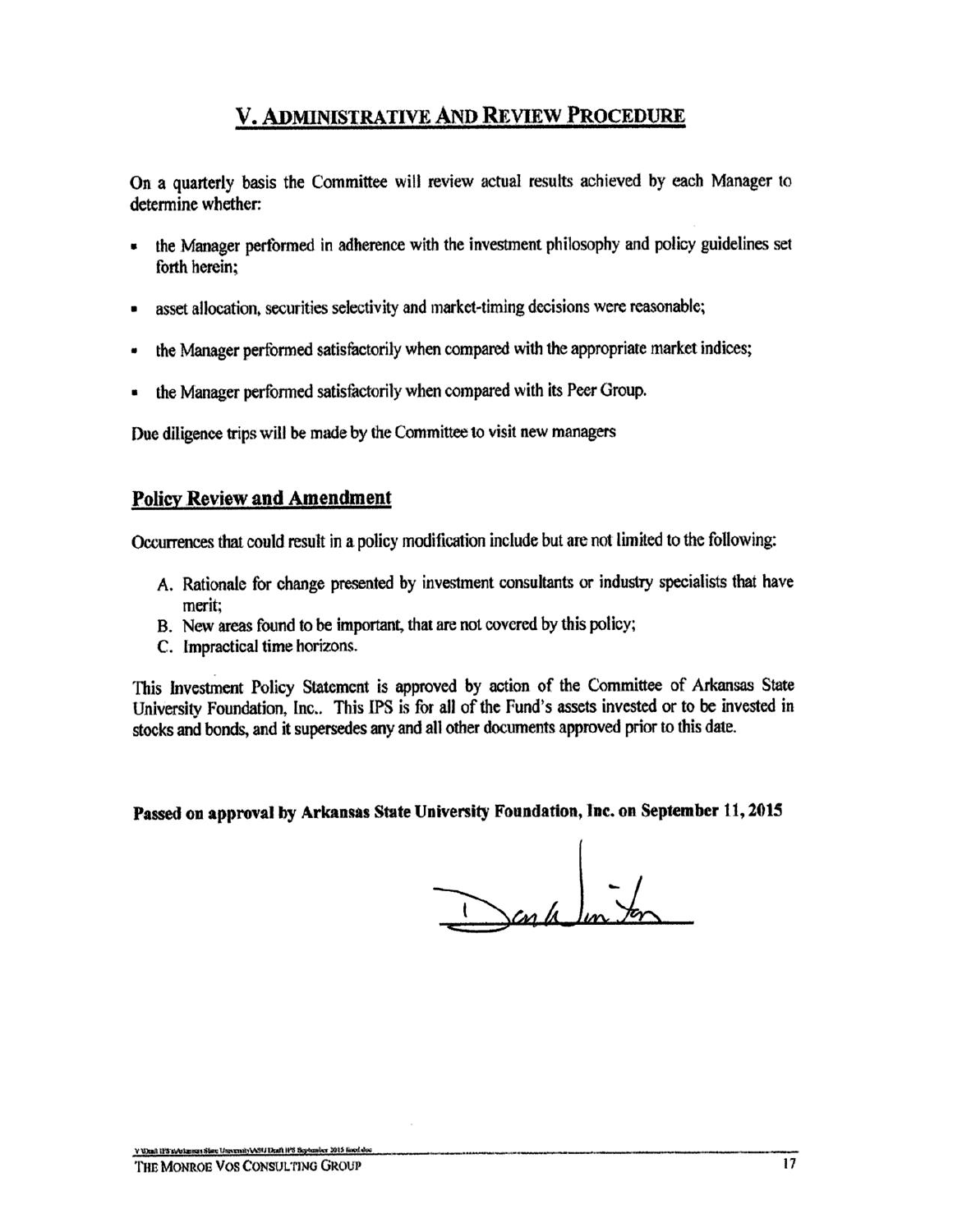# **Appendix A: Total Composite Fund Guidelines**

 The Allowable Range and Target Asset Allocation for the total Arkansas State University Foundation, Inc. funds is:

| <b>Class</b>                                    | <b>Target</b> | <b>Allowable Range</b><br>$0\% - 12.5\%$ |
|-------------------------------------------------|---------------|------------------------------------------|
| Domestic Small/Mid Capitalization Growth Equity | 5.0%          |                                          |
| Domestic Small/Mid Capitalization Value Equity  | 5.0%          | $0\% - 12.5\%$                           |
| <b>International Equity</b>                     | 10.0%         | $0\% - 25\%$                             |
| Domestic Large Capitalization Growth Equity     | 13.3%         | $0\% - 20\%$                             |
| Domestic Equity Index                           | 13.3%         | $0\% - 20\%$                             |
| Domestic Large Capitalization Value Equity      | 13.3%         | $0\% - 20\%$                             |
| Domestic Fixed Income                           | 25.0%         | $0\% - 100\%$                            |
| <b>Real Estate</b>                              | 5.0%          | $0\% - 10\%$                             |
| Commodities                                     | 0.0%          | $0\% - 10\%$                             |
| Energy                                          | 0.0%          | $0\% - 10\%$                             |
| <b>Emerging Market Debt</b>                     | 0.0%          | $0\% - 10\%$                             |
| <b>Convertible Bonds</b>                        | 0.0%          | $0\% - 10\%$                             |
| <b>MLP</b>                                      | 0%            | $0\% - 15\%$                             |
| Private Equity                                  | 5.0%          | $0\% - 10\%$                             |
| Mezzanine Debt                                  | 5.0%          | $0\% - 10\%$                             |
| Money Market / Stable Value                     | 0.0%          | $0\% - 100\%$                            |

- Allowable Range means the highest and lowest percentage of each asset class allowed. The Committee will take action to rebalance the total portfolio when an asset class is out of these ranges by redeploying the assets from one asset class to another.
- The Committee, in consultation with the IMC, is permitted to adjust the target asset allocation within the allowable range percentages without Board approval.
- If required the Committee will see that the Fund's assets include a cash reserve sufficient to meet its expense obligations. Therefore, the Managers are not ordinarily expected to accumulate a significant cash position.
- The Committee may make, at its discretion, tactical asset allocation shifts away from the Strategic Asset Allocation as it deems appropriate

*Appendix A was last updated September 11, 2015* 

V:\Draft IPS's\Arkansas State University\ASU Draft IPS September 2015 lined.doc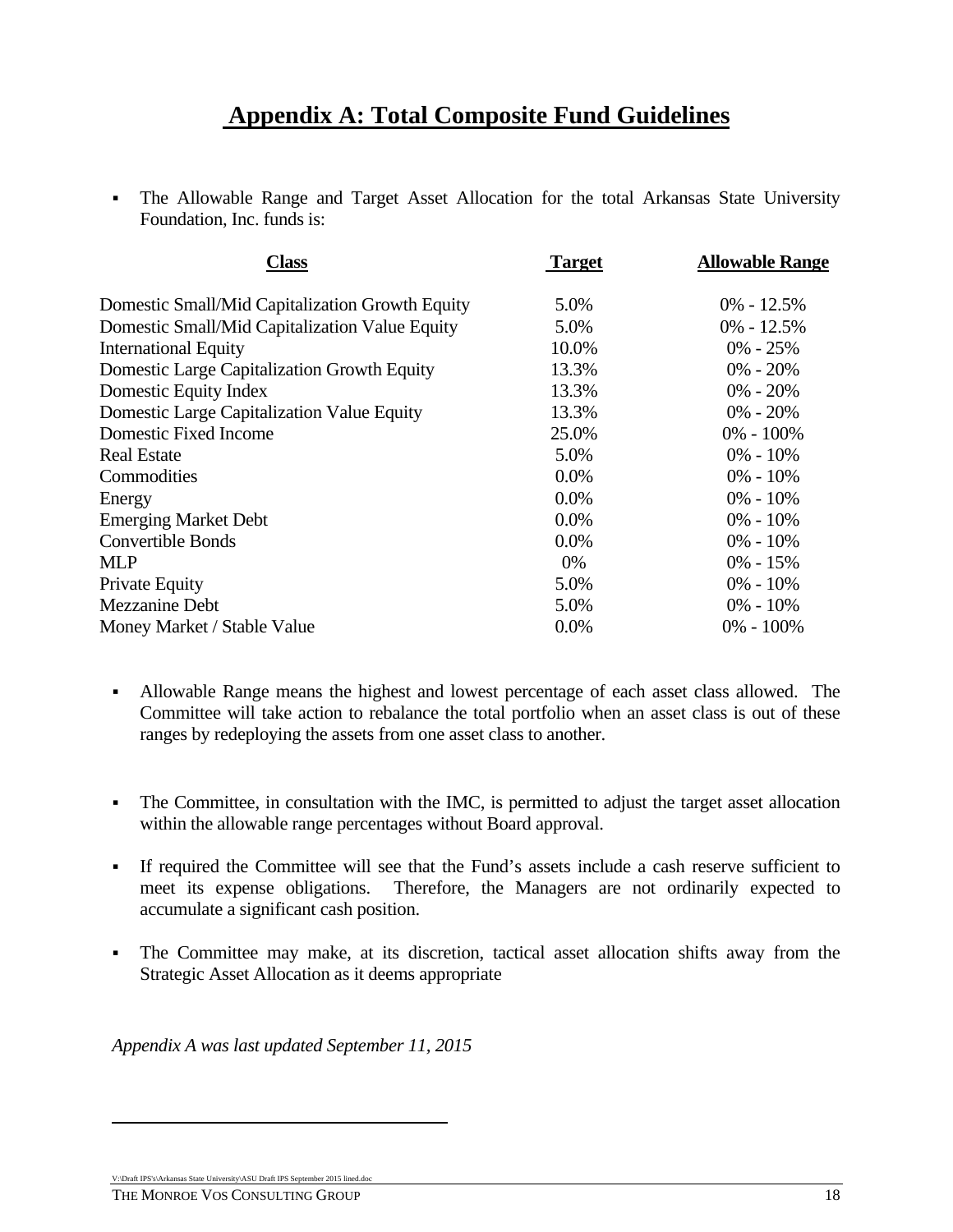# **Appendix B: Total Composite Fund Objectives**

### **Total Composite Fund Objectives:**

- Total Time Weighted Return for Arkansas State University Foundation, Inc. funds should exceed the Return of a Market Index of 60% S&P 500 Composite Index and 40% Barclays Capital Aggregate Bond Index. Compliance with this standard will be measured on an annualized basis for three, five, seven, ten year and longer time periods.
- Total Time Weighted Return for Arkansas State University Foundation, Inc. funds should exceed the Return of a Dynamic Index which will reflect the tactical changes to the target allocation over time. Compliance with this standard will be measured on an annualized basis for three, five, seven, ten year and longer time periods.
- Total Time Weighted Return for Arkansas State University Foundation, Inc. funds should exceed an absolute real return of 5.5%, or CPI plus 5.5%. Compliance with this standard will be measured on an annualized basis for five, seven, ten year and longer time periods. The intent of this objective is to preserve, over time, the principal value of assets as measured in real, inflation adjusted terms.

*Appendix B was last updated September 11, 2015.*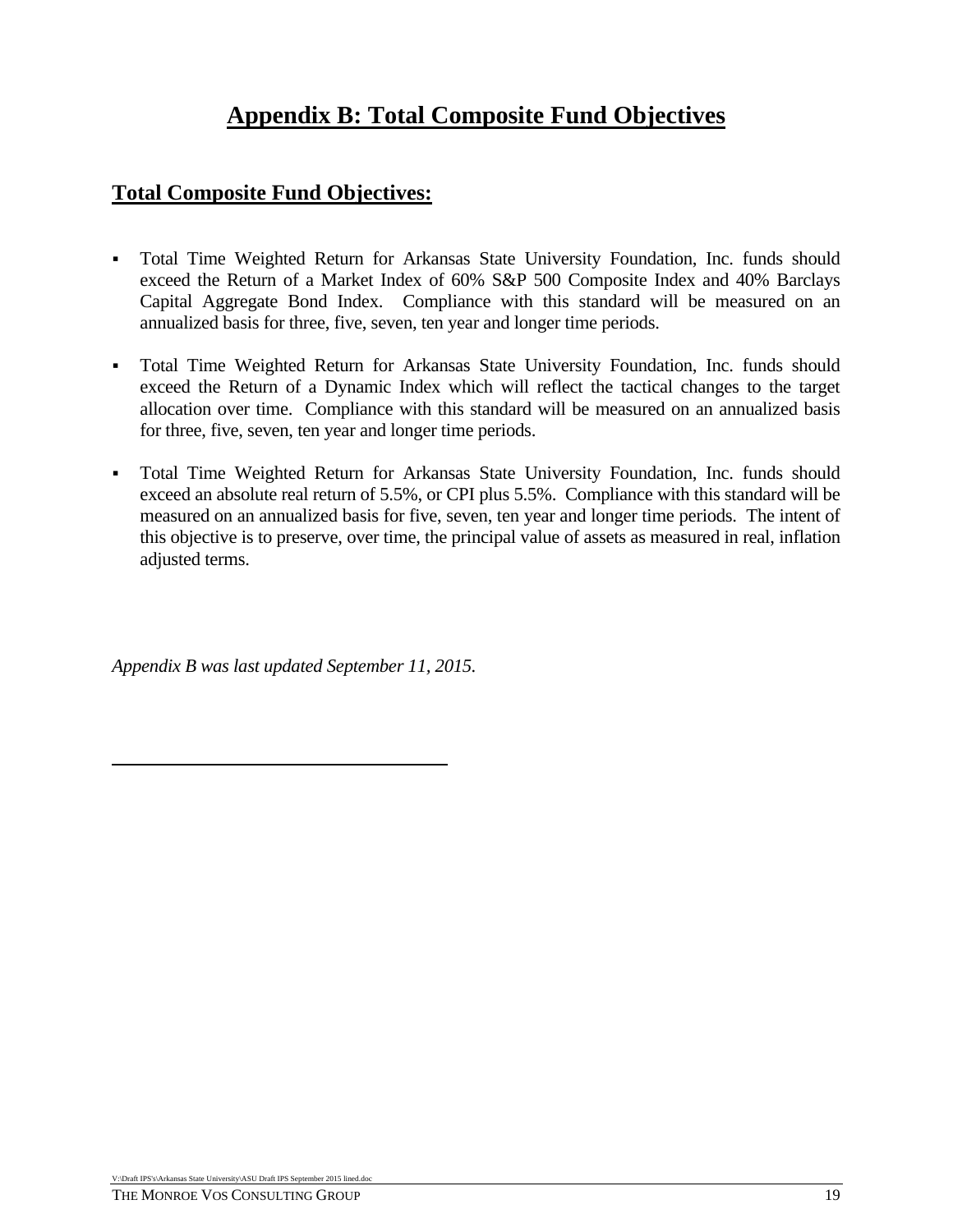# **Appendix C: Separately Managed Guidelines**

#### **Domestic Small Capitalization Guidelines (Separately Managed):**

- The following are prohibited transactions or assets:
	- Commodity trading including all futures contracts;
	- Purchasing of letter stock;
	- Short selling;
	- Option trading;
	- Margin;
	- Common stocks of foreign companies trading on foreign exchanges;
	- **Private Placements, including Rule 144A securities.**
- The following categories of securities are permissible investments:
	- U.S. common stock;
	- U.S. preferred stock;
	- U.S. securities convertible into common stocks;
	- Common stocks of foreign companies trading on U.S. exchanges (up to a maximum of twenty percent of the portfolio);
	- Cash or cash equivalents.
- No more than ten percent (10%) of the portfolio can be invested at any time in one company based on the market value of the stock and the portfolio.
- No more than forty percent (40%) of the portfolio can be invested in any one industry group based on the market value of the portfolio.
- The holdings do not have to be invested in industry groups that represent a cross-section of the economy.
- All of the equities purchased for the portfolio (based at market value) should have a minimum market capitalization of \$50 million.
- Portfolio turnover will be monitored. If the performance results of the assets meet the objectives stated herein, the rate of turnover in the portfolio will not be an evaluative factor.
- Cash reserves should be invested in interest bearing securities with slight risk of loss and price fluctuation, and have immediate liquidity. Cash reserves may include U.S. Treasury Bills.
- It is the function of the Manager to allocate the assets of the portfolio among types of equities. It is the philosophy of the Committee, however, that the asset mix should be, maximum equity 100%, minimum equity 0%, maximum cash 100%, minimum cash 0%.
- Convertible and preferred securities shall be included with common stocks for purposes of asset allocation.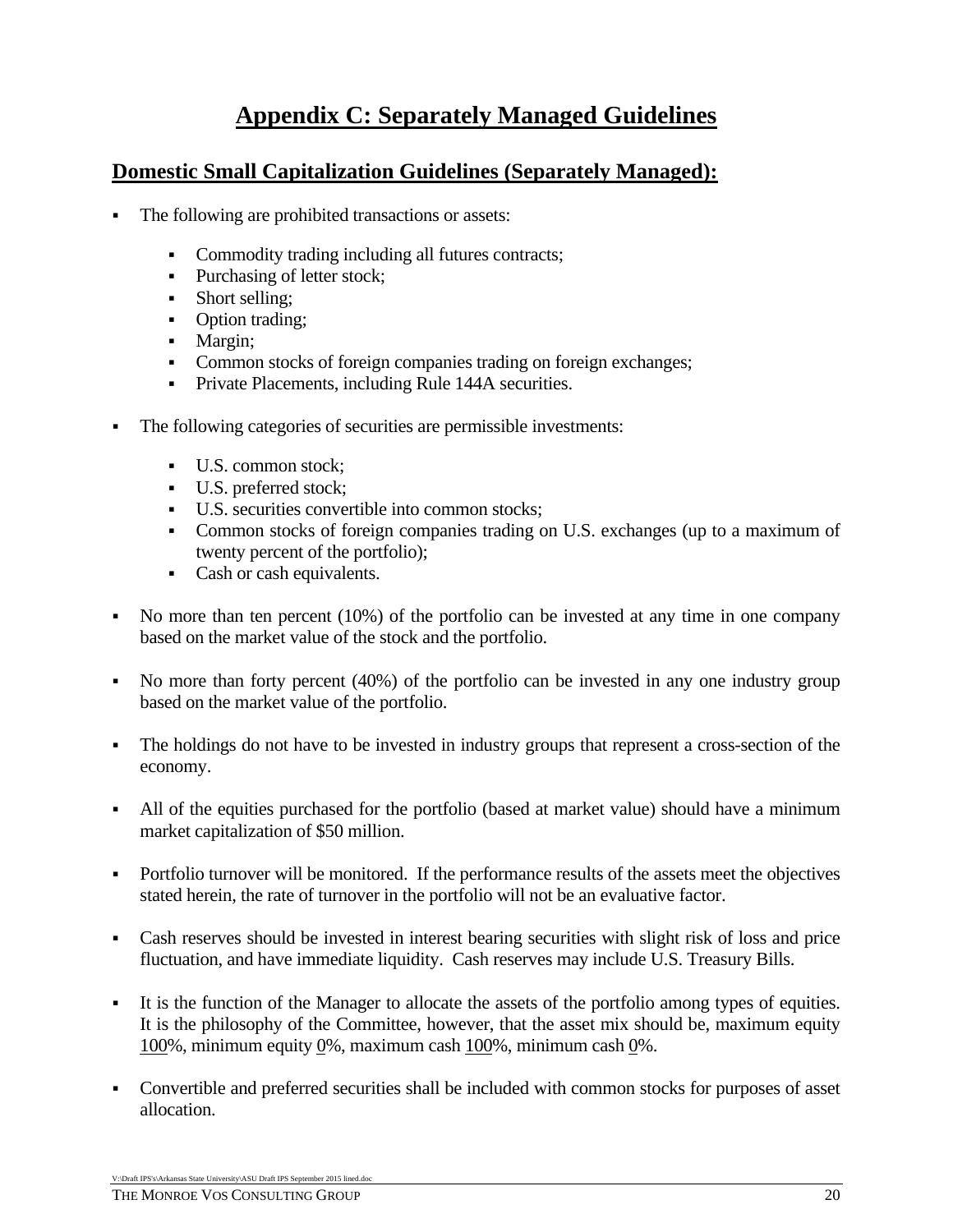# **Domestic Mid Capitalization Guidelines (Separately Managed)**:

- The following are prohibited transactions or assets:
	- Commodity trading including all futures contracts;
	- Purchasing of letter stock;
	- Short selling;
	- Option trading;
	- Margin;
	- Common stocks of foreign companies trading on foreign exchanges;
	- **Private Placements, including Rule 144A securities.**
- The following categories of securities are permissible investments:
	- U.S. common stock;
	- U.S. preferred stock;
	- U.S. securities convertible into common stocks;
	- Common stocks of foreign companies trading on U.S. exchanges (up to a maximum of twenty percent of the portfolio);
	- Cash or cash equivalents.
- No more than ten percent (10%) of the portfolio can be invested at any time in one company based on the market value of the stock and the portfolio.
- No more than forty percent (40%) of the portfolio can be invested in any one industry group based on the market value of the portfolio.
- The holdings do not have to be invested in industry groups that represent a cross-section of the economy.
- All of the equities purchased for the portfolio (based at market value) should have a minimum market capitalization of \$1 billion.
- Portfolio turnover will be monitored. If the performance results of the assets meet the objectives stated herein, the rate of turnover in the portfolio will not be an evaluative factor.
- Cash reserves should be invested in interest bearing securities with slight risk of loss and price fluctuation, and have immediate liquidity. Cash reserves may include U.S. Treasury Bills.
- It is the function of the Manager to allocate the assets of the portfolio among types of equities. It is the philosophy of the Committee, however, that the asset mix should be, maximum equity 100%, minimum equity 0%, maximum cash 100%, minimum cash 0%.
- Convertible and preferred securities shall be included with common stocks for purposes of asset allocation.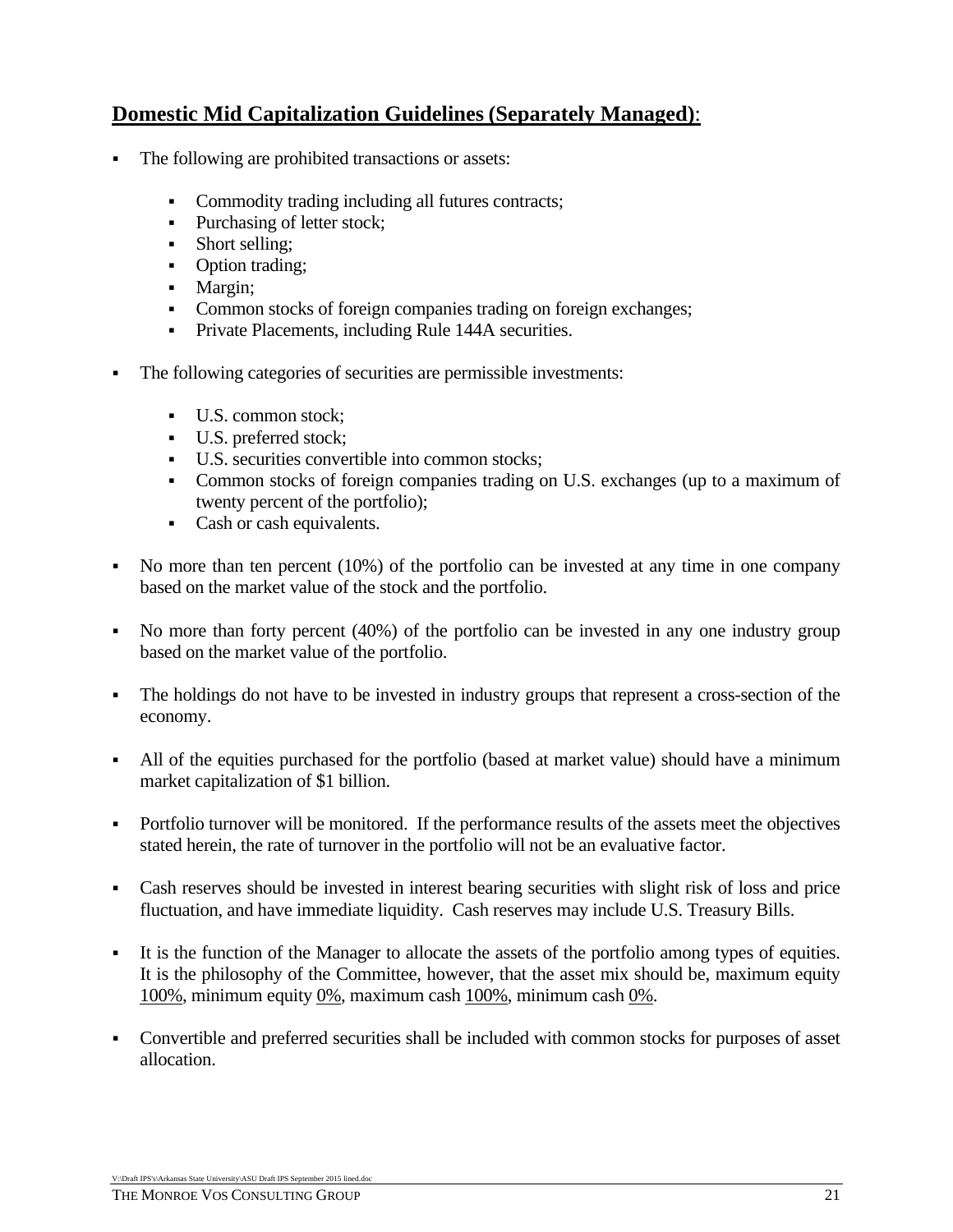# **International Equity Guidelines (Separately Managed):**

- The following are prohibited transactions or assets:
	- Commodity trading including all futures contracts;
	- Purchasing of letter stock;
	- Short selling;
	- Option trading;
	- Margin;
	- $\bullet$  U.S. common stock<sup>1</sup>;
	- $\blacksquare$  U.S. Preferred stock<sup>1</sup>;
	- $\blacksquare$  U.S. Securities convertible into common stocks<sup>1</sup>;
	- **Private Placements, including Rule 144A securities.**
- The following categories of securities are permissible investments:
	- Common stocks of foreign companies trading on foreign exchanges<sup>1</sup>;
	- Common stocks of foreign companies listed on the major U.S. securities exchanges (NYSE,  $AMEX, NASDAQ,)$ <sup>1</sup>;
	- American Depository Receipts (ADRs);
	- Foreign and currency related exchange traded funds;
	- Exercise Rights and Warrants<sup>2</sup>;
	- Cash or cash equivalents.
- No more than ten percent (10%) of the portfolio can be invested at any time in one company based on the market value of the stock and the portfolio.
- No more than thirty percent (30%) of the portfolio can be invested in any one industry based on the market value of the portfolio.
- The holdings do not have to be invested in industry groups that represent a cross-section of the economy.
- All of the equities purchased for the portfolio (based at market value) should have a minimum market capitalization of \$1 billion.
- Portfolio turnover will be monitored. If the performance results of the portfolio meet the objectives stated herein, the rate of turnover in the portfolio will not be an evaluative factor.

 $\overline{a}$ 

<sup>&</sup>lt;sup>1</sup> Ten percent (10%) of the portfolio may be invested in U.S. securities. If owned, the companies represented by these securities would typically have a majority of their assets and operations outside the U.S. The country assignment of a company will be determined by MSCI.

 $2$  Rights and Warrants are permissible as long as they are received as a direct consequence of ownership of other permitted securities in the portfolio. The Manager will dispose of Rights and Warrants, if received, in a timely manner and in the best interest of the Fund, as determined by the Manager. The Manager will not purchase Rights or Warrants for the portfolio.

V:\Draft IPS's\Arkansas State University\ASU Draft IPS September 2015 lined.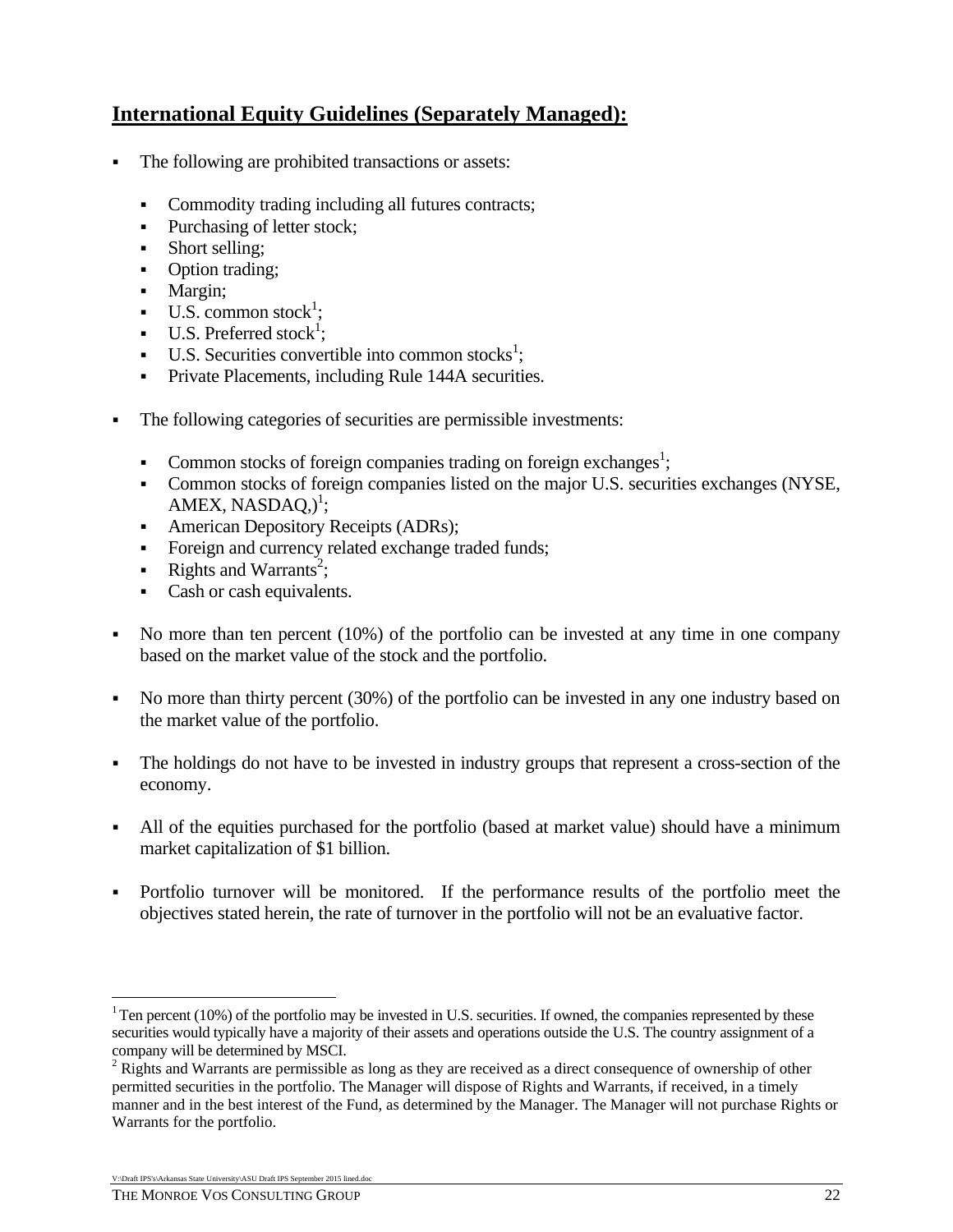- Cash reserves should be invested in money market funds. Cash reserves may include U.S. Treasury Bills.
- It is the function of the manager to allocate the assets of the portfolio among types of equities. It is the philosophy of the Committee, however, that the asset mix should be, maximum equity 100%, minimum equity 0%, maximum cash 100%, minimum cash 0%.
- Convertible and preferred securities shall be included with common stocks for purposes of asset allocation.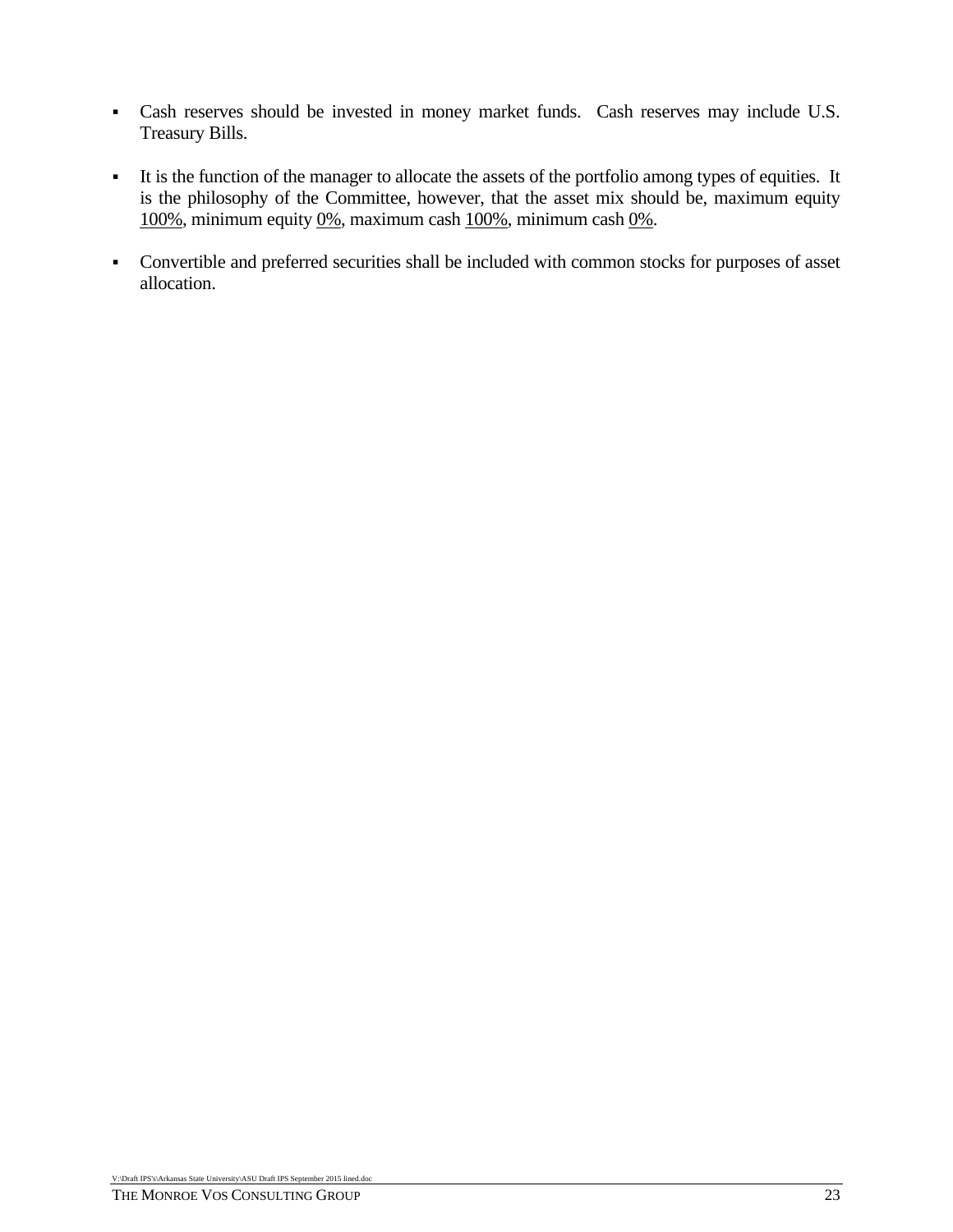# **Domestic Large Capitalization Guidelines (Separately Managed):**

- The following are prohibited transactions or assets:
	- Commodity trading including all futures contracts;
	- Purchasing of letter stock;
	- Short selling:
	- Option trading;
	- Margin;
	- Common stocks of foreign companies trading on foreign exchanges;
	- **Private Placements, including Rule 144A securities.**
- The following categories of securities are permissible investments:
	- U.S. common stock;
	- U.S. preferred stock;
	- U.S. securities convertible into common stocks;
	- Common stocks of foreign companies trading on U.S. exchanges (up to a maximum of twenty percent of the portfolio);
	- Cash or cash equivalents.
- No more than ten percent (10%) of the portfolio can be invested at any time in one company based on the market value of the stock and the portfolio.
- No more than thirty percent (30%) of the portfolio can be invested in any one industry based on the market value of the portfolio.
- The holdings do not have to be invested in industry groups that represent a cross-section of the economy.
- All of the equities purchased for the portfolio (based at market value) should have a minimum market capitalization of \$5 billion, at all times, except up to twenty percent (20%) of the portfolio (based on market value) may be invested in companies with a market capitalization below \$5 billion, but no lower than \$1 billion, at all times.
- Portfolio turnover will be monitored. If the performance results of the assets meet the objectives stated herein, the rate of turnover in the portfolio will not be an evaluative factor.
- Cash reserves should be invested in money market funds. Cash reserves may include U.S. Treasury Bills.
- It is the function of the Manager to allocate the assets of the portfolio among types of equities. It is the philosophy of the Committee, however, that the asset mix should be, maximum equity 100%, minimum equity 0%, maximum cash 100%, minimum cash 0%.
- Convertible and preferred securities shall be included with common stocks for purposes of asset allocation.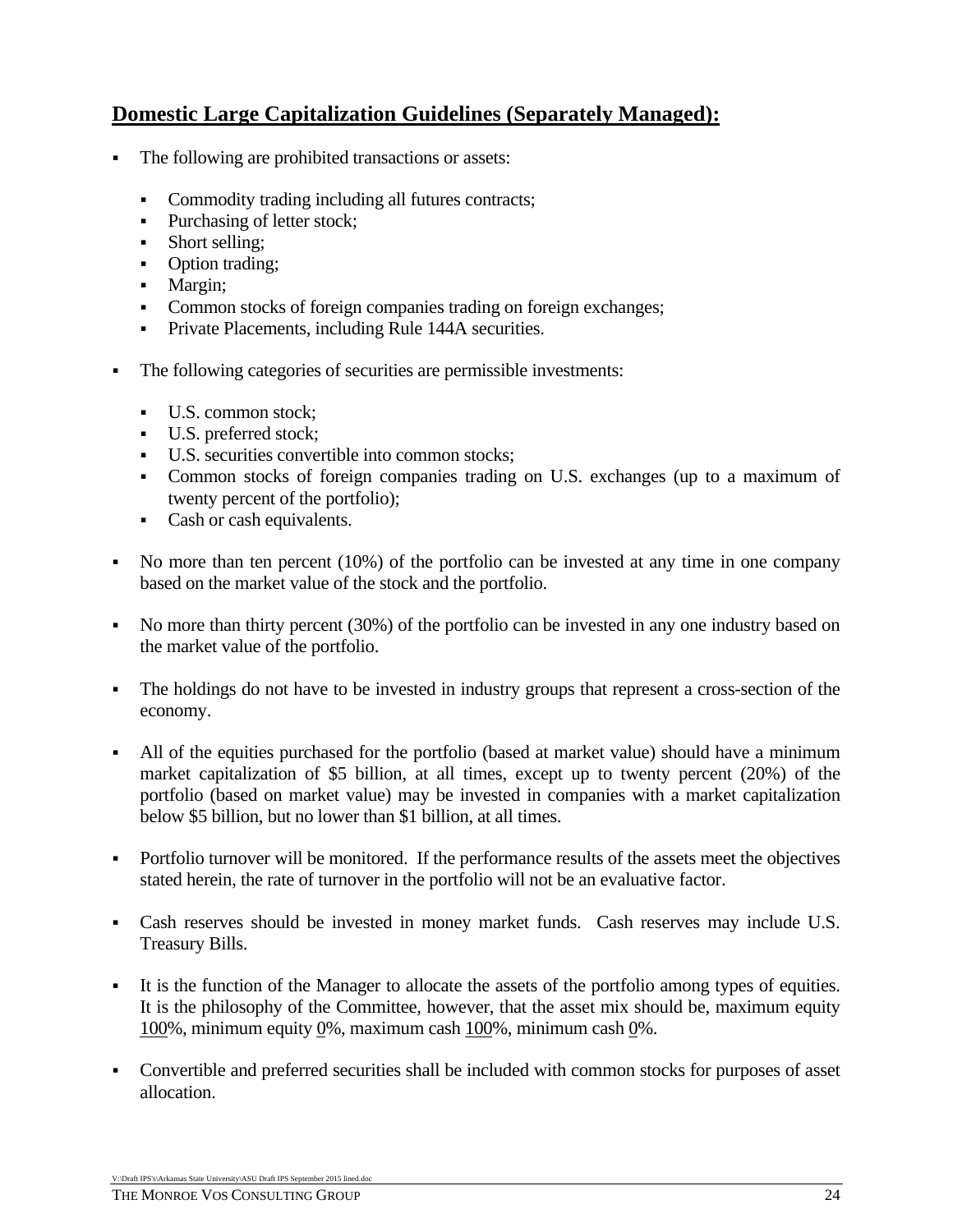# **Domestic Fixed Income Guidelines (Separately Managed):**

- The following are prohibited investments or assets:
	- Foreign debt securities;
	- Direct real estate mortgages, with the exception of pooled mortgages offered as mortgagebacked securities;
	- **Private Placements, including Rule 144A securities;**
	- Debt securities with a Moody's, Standard & Poor's or Fitch rating below investment grade<sup>3</sup>;
	- Purchase of GIC's;
	- Any equity securities.
- The following categories of bonds are permissible investments:
	- Debt securities issued or guaranteed by the United States Government, its agencies or instrumentalities;
	- Corporate bonds, debentures and other forms of corporate debt obligations, including assetbacked securities;
	- Mortgage-backed securities, including both residential and commercial mortgage-backed securities;
	- Tax-exempt debt of state and local governments;
	- Commercial Paper rated A-1 or P-1 only;
	- Certificates of deposit or bankers acceptances of U.S. banks insured by FDIC.
- The liquidity of the portfolio should be enhanced through purchases of highly marketable securities.
- The average quality of the portfolio should be rated A or better.
- Holdings should be reasonably diversified to the extent it is prudent to do so.
- The maturities of one year or greater retained in the portfolio should be of an original issue size in excess of \$100 million.
- Portfolio turnover is justified if it can be documented that the Fund has been "upgraded" as a result of the activity. "Upgraded" means reduced risk and/or increased return without adding risk.
- It is the function of the manager to allocate the assets of portfolio among types of bonds.
- Cash reserves should be invested in money market funds. Cash reserves may include U.S. Treasury Bills.

V:\Draft IPS's\Arkansas State University\ASU Draft IPS September 2015 lined.doc

 $\overline{a}$ 

 $3$  Any security held in the portfolio that falls below the minimum investment grade rating should be sold in a timely manner. In the case of split rated securities, the Manager will use the lower rating.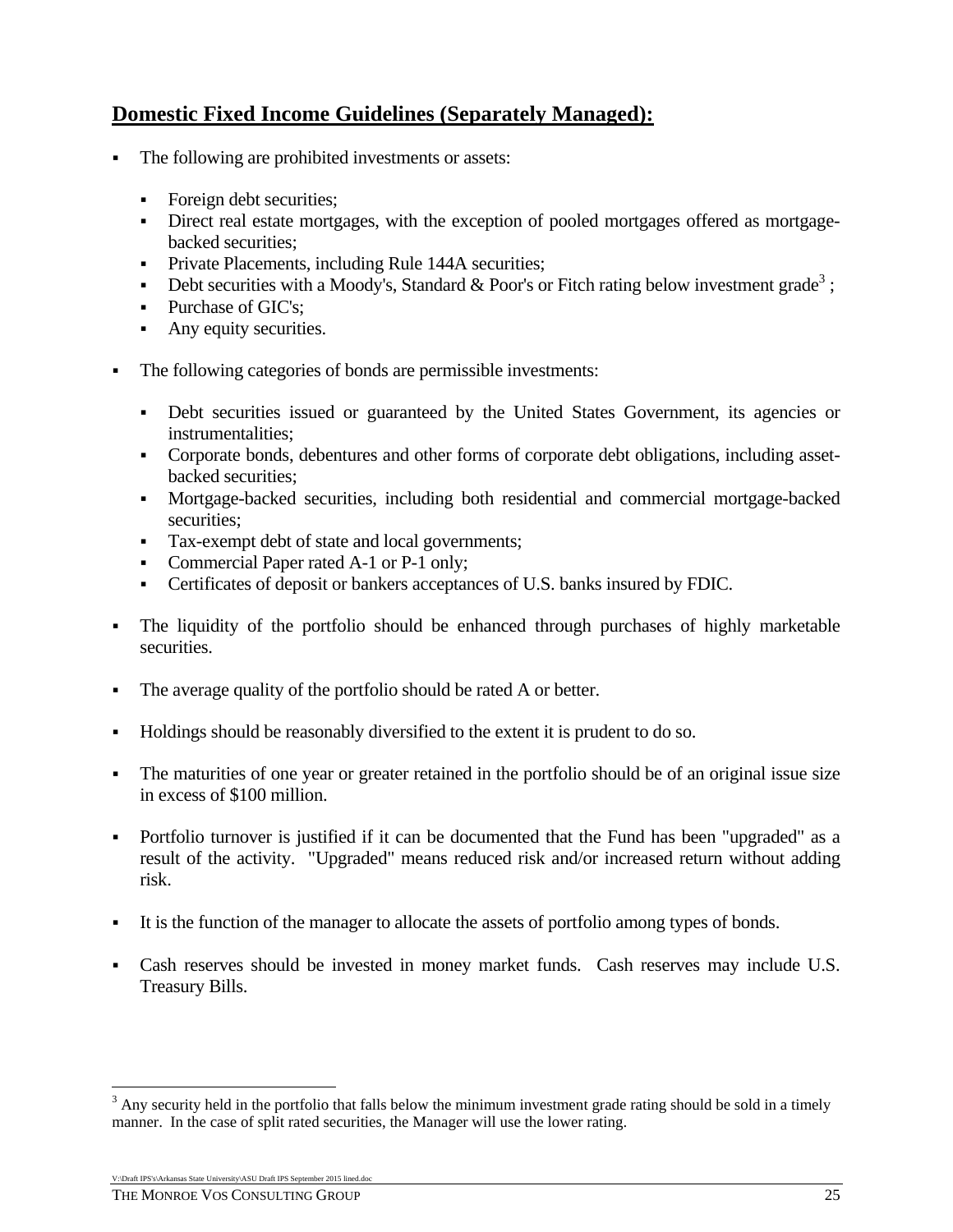# **Energy Equity Guidelines (Separately Managed):**

The manager may only invest in the natural resource sector, specifically energy and energy related entities.

- The following are prohibited transactions or assets:
	- Purchasing of letter stock;
	- Short selling;
	- Option trading;
	- Margin.
- The following categories of securities are permissible investments:
	- U.S. Common Stock;
	- U.S. Preferred Stock:
	- U.S. securities convertible into common stocks;
	- Common stocks of foreign companies trading on foreign exchanges;
	- Common stocks of foreign companies listed on the major U.S. securities exchanges (NYSE, AMEX, NASDAQ);
	- American Depository Receipts (ADRs);
	- Cash or cash equivalents.
- No more than ten percent  $(10\%)$  of the portfolio can be invested at any time in one company based on the market value of the stock and the portfolio.
- The holdings do not have to be invested in industry groups that represent a cross-section of the economy.
- Portfolio turnover will be monitored. If the performance results of the assets meet the objectives stated herein, the rate of turnover in the portfolio will not be an evaluative factor.
- Cash reserves should be invested in money market funds. Cash reserves may include U.S. Treasure Bills.
- It is the function of the Manager to allocate the assets of the portfolio among types of equities. It is the philosophy of Committee, however, that the asset mix should be, maximum equity 100%, minimum equity 0%, maximum cash 100%, minimum cash 0%.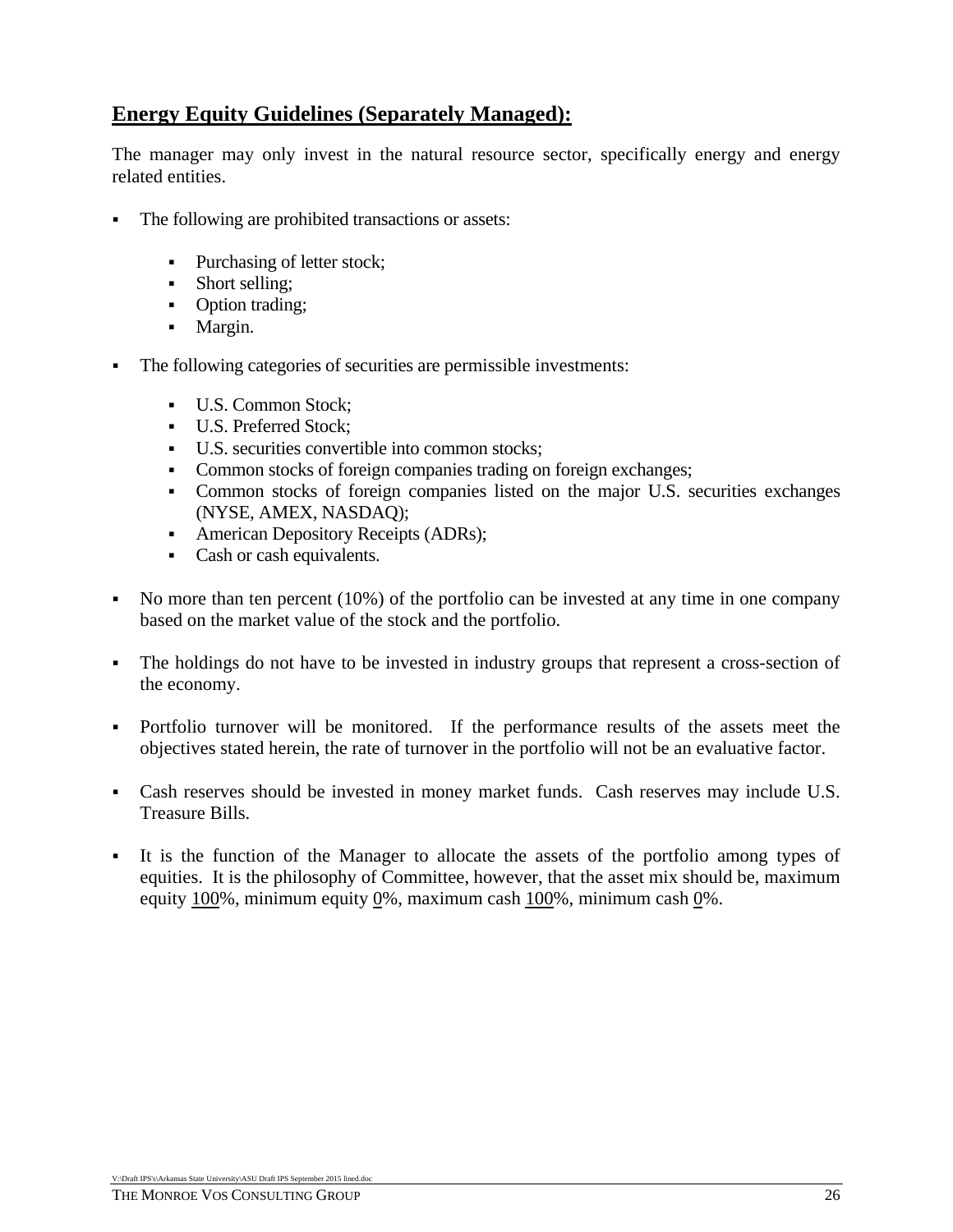# **Emerging Market Debt Guidelines:**

- Emerging Market Debt represents bonds issued by governments and companies operating in developing countries as defined by The World Bank. The securities may be denominated in either non-U.S. dollar currencies or the U.S. dollar.
- The investment guidelines for this investment fund will be those that are documented in the prospectus of the emerging market mutual fund chosen to manage this investment. It is understood that these guidelines will be broad enough to allow the portfolio manager of the fund to manage the portfolio in accordance with the investment objectives of the fund.

# **Commodity Index Guidelines:**

- Investments in a Commodity Index fund focus on commodity-linked derivative instruments backed by a portfolio of fixed income and other securities. The value of commodity-linked derivative instruments may be affected by changes in overall market movements, interest rates, and other factors such as weather, disease, embargoes, and international economic and political developments.
- The investment guidelines for this investment fund will be those that are documented in the prospectus of the commodity mutual fund chosen to manage this investment. It is understood that these guidelines will be broad enough to allow the portfolio manager of the fund to manage the portfolio in accordance with the investment objectives of the fund.

# **Hedge Fund Guidelines:**

 The investment guidelines for this fund will be those that are outlined in the offering document of the fund. It is understood that these guidelines will be broad enough to allow the portfolio manager of the fund to manage the portfolio in accordance with the investment objectives of the fund.

# **Real Estate Guidelines**:

 The investment guidelines for this fund will be those that are outlined in the offering document of the fund. It is understood that these guidelines will be broad enough to allow the portfolio manager of the fund to manage the portfolio in accordance with the investment objectives of the fund.

### **Money Market Fund Guidelines**:

 The investment guidelines for this fund will be those that are outlined in the offering document of the fund. It is understood that these guidelines will be broad enough to allow the portfolio manager of the fund to manage the portfolio in accordance with the investment objectives of the fund.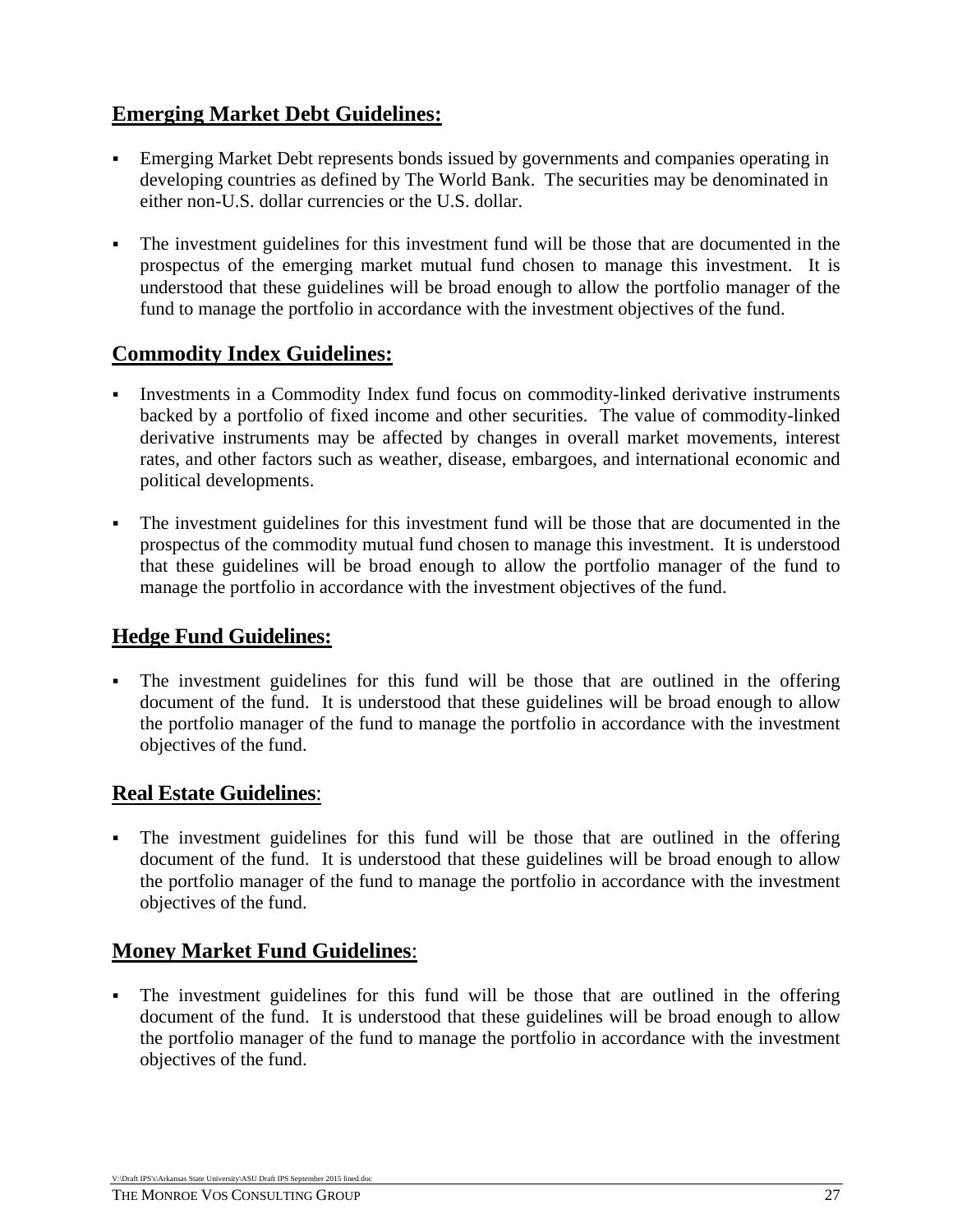# **Private Equity Fund Guidelines:**

The investment guidelines for these investments will be those that are outlined in the offering documents, subscription agreements, and/or prospectuses of the funds. It is understood that these guidelines will be broad enough to allow the portfolio manager of the fund to manage the portfolio in accordance with the investment objectives of the fund.

### **Mezzanine Debt Fund Guidelines:**

 The investment guidelines for these investments will be those that are outlined in the offering documents, subscription agreements, and/or prospectuses of the funds. It is understood that these guidelines will be broad enough to allow the portfolio manager of the fund to manage the portfolio in accordance with the investment objectives of the fund.

# **Appendix D: Mutual & Commingled Fund Guidelines**

# **Mutual Fund Guidelines:**

 The investment guidelines for mutual funds will be those documented in the prospectus of the fund chosen. It is understood that these guidelines will be broad enough to allow the portfolio manager of the fund to manage the portfolio in accordance with the investment objectives of the fund.

# **Commingled Fund Guidelines:**

 The investment guidelines for commingled funds will be those documented in the governing document of the fund chosen. It is understood that these guidelines will be broad enough to allow the portfolio manager of the fund to manage the portfolio in accordance with the investment objectives of the fund.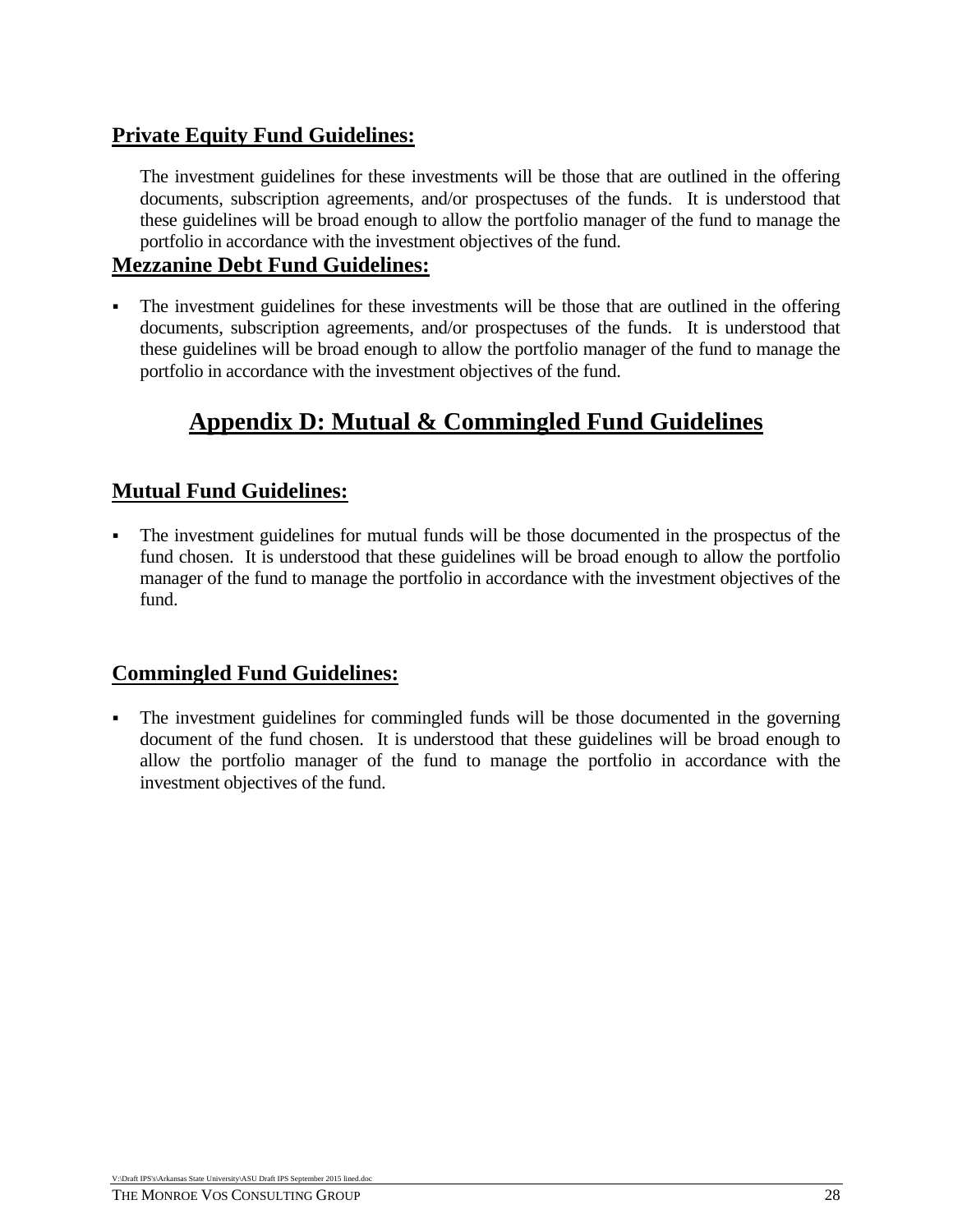# **Appendix E: Glossary of Terms**

### **Alerian Master Limited Partnership Index**

The Alerian MLP Index is a market-cap weighted, float-adjusted index created to provide a comprehensive benchmark for investors to track the performance of the energy MLP sector. The Index components are selected by Alerian Capital Management, LLC. Alerian is a registered investment advisor that exclusively manages portfolios focused on midstream energy MLPs.

### **Alpha**

Alpha is a measure of the difference between a portfolio's actual returns and its expected performance, given its level of risk as measured by beta. A positive alpha figure indicates the portfolio has performed better than its beta would predict. In contrast, a negative alpha indicates the portfolio has underperformed, given the expectations established by beta.

### **Beta**

The Beta is a measure of volatility of investment performance or sensitivity of the portfolio to market moves. A portfolio with a Beta of 1.00 is equally as volatile as the market; a portfolio with a Beta of 0.50 is half as volatile; and a portfolio with a Beta of 1.50 is one-and-a half times as volatile.

# **Balanced Index**

The Balanced Index is a combination of indices with each individual index representing an asset class (e.g. Equities =  $S\&P$  500; Small Capitalization Equities = Russell 2000; International Equities  $=$  EAFE; Bonds  $=$  LB Aggregate; Cash  $=$  30 day T-Bills). The proportion of each index represents the same proportion as the weighting of each asset class.

# **Bank of America Merrill Lynch US High Yield Master II Index**

 The BofA Merrill Lynch US High Yield II Index tracks the performance of US dollar denominated below investment grade corporate debt publicly issued in the US domestic market. Qualifying securities must have a below investment grade rating (based on an average of Moody's, S&P and Fitch). The country of risk of qualifying issuers must be an FX-G10 member, a Western European nation, or a territory of the US or a Western European nation. Unlike the Bank of America Merrill Lynch US High Yield Index, Master II includes zero-coupon bonds and payment-in-kind (PIK) bonds.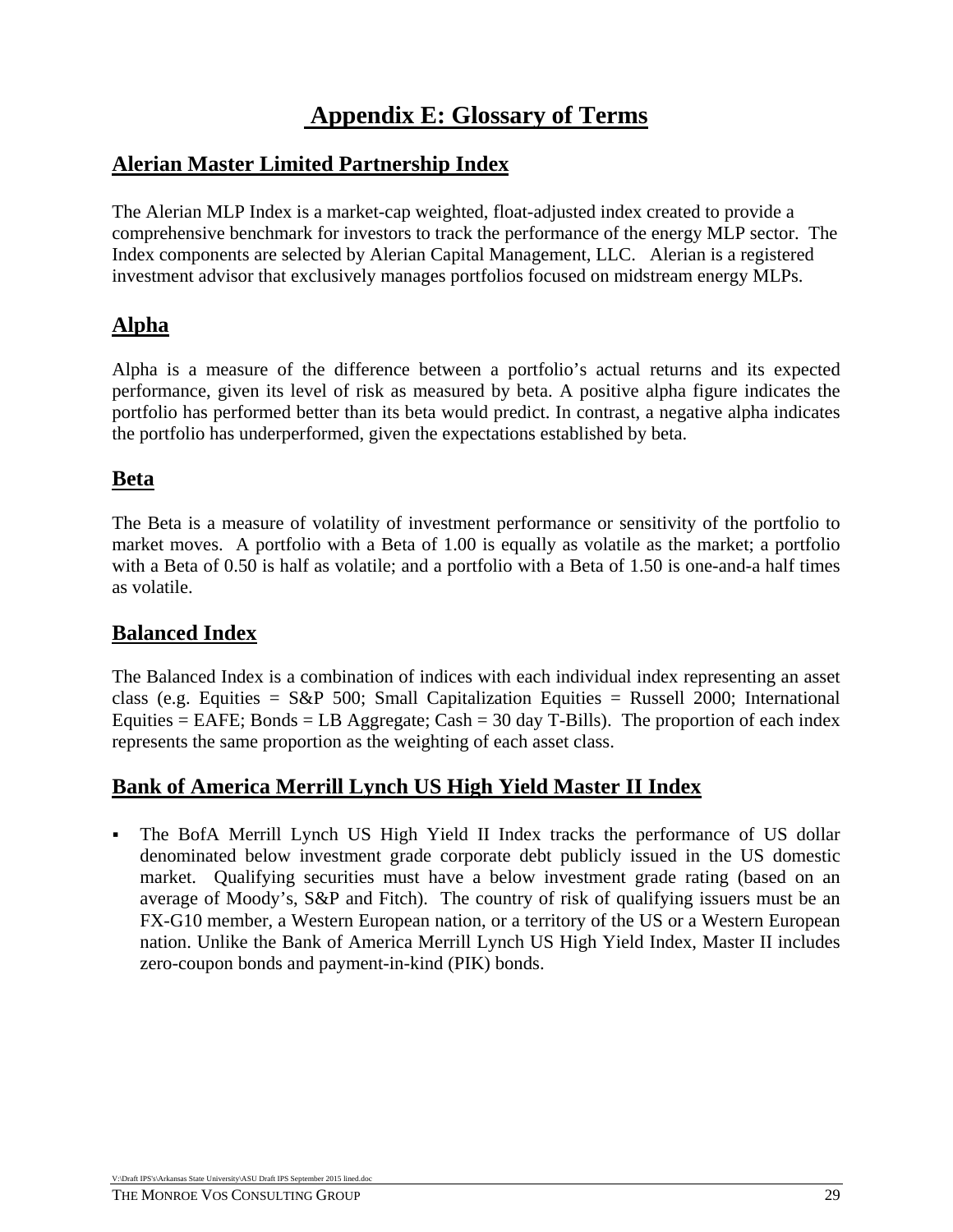# **Barclays Capital 1-3 Year Government Bond Index**

Comprised of both the Treasury Bond index (all public obligations of the U.S. Treasury, excluding flower bonds and foreign-targeted issues) and the Agency Bond Index (all publicly issued debt of U.S. Government agencies and quasi-federal corporations and corporate-debt guaranteed by the U.S. Government). These bonds also must have maturities of one to three years.

### **Barclays Capital Aggregate Bond Index**

Composed of the Barclays Capital Government/Credit Index, the Mortgage-Backed Securities Index, and the Asset-Backed Securities Index.

#### **Citigroup Three Month Treasury Bill Index**

This index measures monthly return equivalents of yield averages that are not marked to market. This index consists of the last three three-month Treasury bill issues.

### **Consumer Price Index (CPI)**

The Consumer Price Index (CPI) is a measure of the average change in prices over time of goods and services purchased by households. The Bureau of Labor Statistics publishes the CPI. The CPI is based on the price of goods and services that people buy for day-to-day living.

### **MSCI All Country World Index ex US (ACWI ex US)**

The MSCI ACWI ex US Index is a free float-adjusted market capitalization index that is designed to measure the equity market performance of developed markets and emerging markets, excluding the US. As of June 2013 the MSCI ACWI ex US Index consisted of 22 developed markets and 23 emerging markets and contained over 1800 constituents.

#### **MSCI Europe, Australasia, Far East Index (EAFE)**

The MSCI EAFE Index is a free float-adjusted market capitalization index that is designed to measure the equity market performance of developed markets, excluding the US & Canada. As of June 2007 the MSCI EAFE Index consisted of the following 21 developed market country indices: Australia, Austria, Belgium, Denmark, Finland, France, Germany, Greece, Hong Kong, Ireland, Italy, Japan, the Netherlands, New Zealand, Norway, Portugal, Singapore, Spain, Sweden, Switzerland, and the United Kingdom.

# **MSCI EAFE Small Cap Net**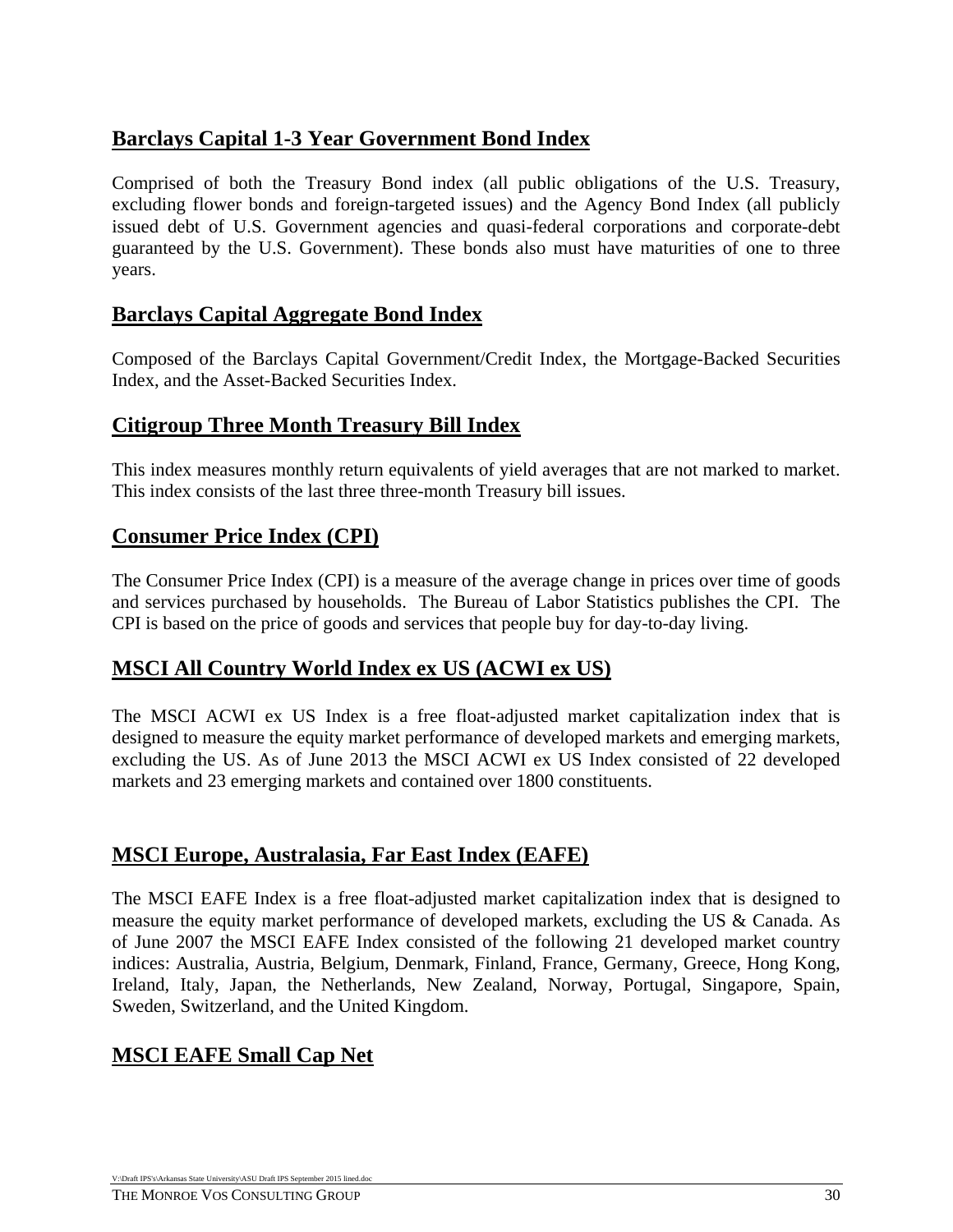The MSCI EAFE Small Cap Index represents the small cap segment in 21 developed equity markets outside of North America. On a pro forma basis, the market capitalization of the index will be USD 335 billion, and the index will include 996 securities.

This series approximates the minimum possible dividend reinvestment. The dividend is reinvested after deduction of withholding tax, applying the rate to non-resident individuals who do not benefit from double taxation treaties. MSCI uses withholding tax rates applicable to Luxembourg holding companies, as Luxembourg applies the highest rates.

# **MSCI Emerging Markets Index**

The MSCI Emerging Markets Index is a free float-adjusted market capitalization index that is designed to measure equity market performance of emerging markets. As of June 2009 the MSCI Emerging Markets Index consisted of the following 22 emerging market country indices: Brazil, Chile, China, Colombia, Czech Republic, Egypt, Hungary, India, Indonesia, Israel, Korea, Malaysia, Mexico, Morocco, Peru, Philippines, Poland, Russia, South Africa, Taiwan, Thailand, and Turkey.

# **NCREIF Property Index**

The NCREIF Property Index is a quarterly time series composite total rate of return measure of investment performance of a very large pool of individual commercial real estate properties acquired in the private market for investment purposes only. All properties in the NPI have been acquired, at least in part, on behalf of tax-exempt institutional investors - the great majority being pension funds. As such, all properties are held in a fiduciary environment.

# **Peer Group**

The peer group is referred to as the money manager's universe. It is used when analyzing the performance of a money manager. In addition to being compared to a standardized index such as the S&P 500, the performance of a manager is compared to the performance of others who look over similar accounts in terms of asset class, style, etc.

### **Peer Group Databases:**

#### **Plan Sponsor Network by Informa Investment Solutions**

In 1984, EFFRON introduced the first investment manager search and evaluation database – Plan Sponsor Network, or PSN. PSN is an advanced software application offering investment professionals high quality, in-depth data on domestic and global investment managers. In 1998, PSN was acquired by Informa. PSN provides access to high-quality, detailed information on more than 2,000 investment organizations and 10,000 composites- their people, products, accounts, fee structure, management styles, philosophy, and historical returns and statistics.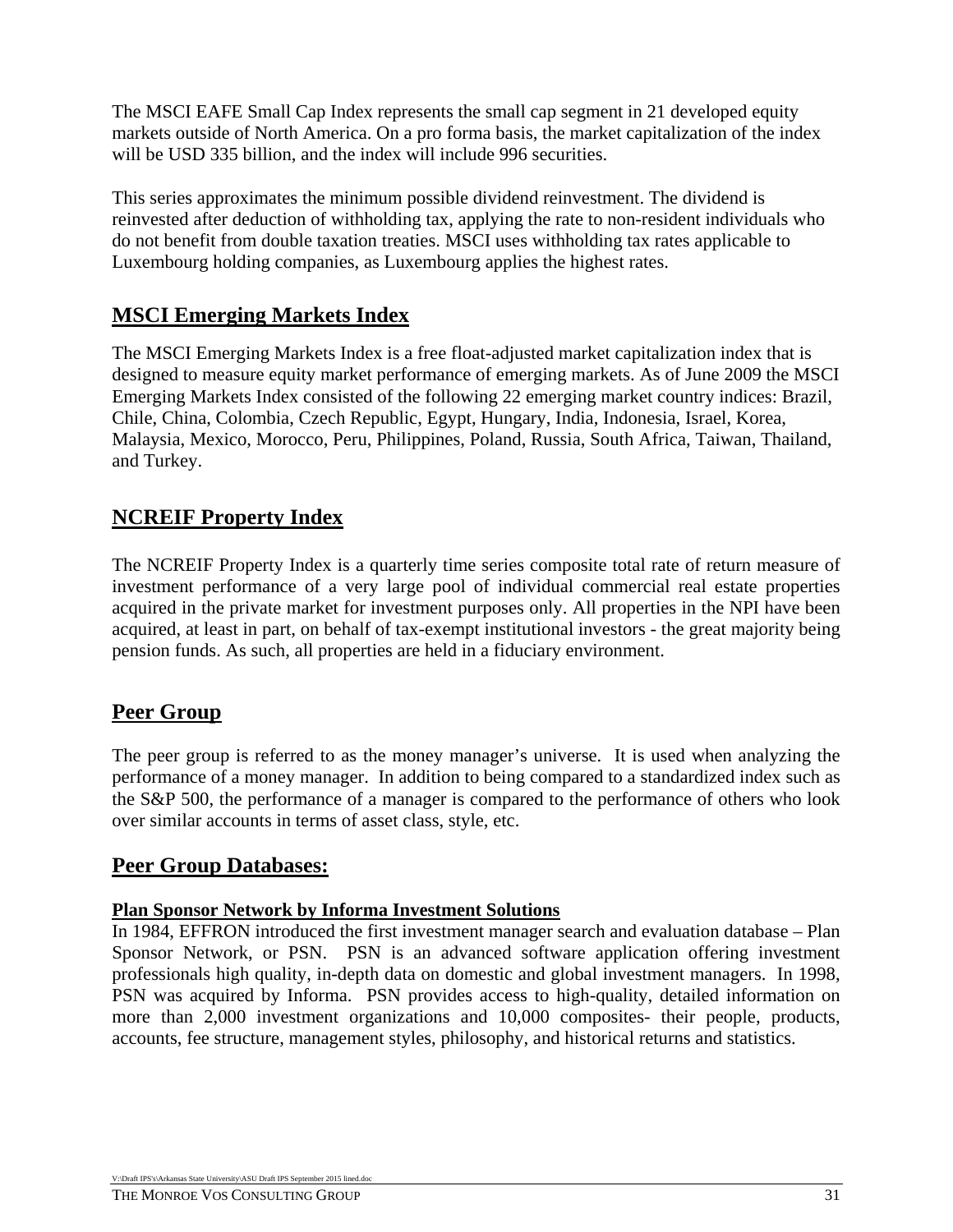#### **Morningstar Principia Pro by Morningstar**

Chicago-based Morningstar, Inc. is a global investment research firm, offering an extensive line of products and services for individuals, financial advisors, institutions, and the media. Morningstar provides information, data, and analysis of stocks, mutual funds, exchange-traded funds, closed-end funds, and variable annuity/life subaccounts.

#### Conservative Allocation Category

Conservative-allocation portfolios seek to provide both capital appreciation and income by investing in three major areas: stocks, bonds, and cash. These portfolios tend to hold smaller positions in stocks than moderate-allocation portfolios. These portfolios typically have 20% to 50% of assets in equities and 50% to 80% of assets in fixed income and cash.

#### Foreign Large Blend Category

Foreign large-blend portfolios invest in a variety of big international stocks. Most of these portfolios divide their assets among a dozen or more developed markets, including Japan, Britain, France, and Germany. These portfolios primarily invest in stocks that have market caps in the top 70% of each economically integrated market (such as Europe or Asia ex-Japan). The blend style is assigned to portfolios where neither growth nor value characteristics predominate. These portfolios typically will have less than 20% of assets invested in U.S. stocks.

#### Foreign Large Growth Category

Foreign large-growth portfolios focus on high-priced growth stocks, mainly outside of the United States. Most of these portfolios divide their assets among a dozen or more developed markets, including Japan, Britain, France, and Germany. These portfolios primarily invest in stocks that have market caps in the top 70% of each economically integrated market (such as Europe or Asia ex-Japan). Growth is defined based on fast growth (high growth rates for earnings, sales, book value, and cash flow) and high valuations (high price ratios and low dividend yields). These portfolios typically will have less than 20% of assets invested in U.S. stocks.

#### Foreign Large Value Category

Foreign large-value portfolios invest mainly in big international stocks that are less expensive or growing more slowly than other large-cap stocks. Most of these portfolios divide their assets among a dozen or more developed markets, including Japan, Britain, France, and Germany. These portfolios primarily invest in stocks that have market caps in the top 70% of each economically integrated market (such as Europe or Asia ex-Japan). Value is defined based on low valuations (low price ratios and high dividend yields) and slow growth (low growth rates for earnings, sales, book value, and cash flow). These portfolios typically will have less than 20% of assets invested in U.S. stocks.

#### Intermediate-Term Bond Category

Intermediate-term bond portfolios invest primarily in corporate and other investmentgrade U.S. fixed-income issues and have durations of 3.5 to six years (or, if duration is unavailable, average effective maturities of four to 10 years). These portfolios are less sensitive to interest rates, and therefore less volatile, than portfolios that have longer durations.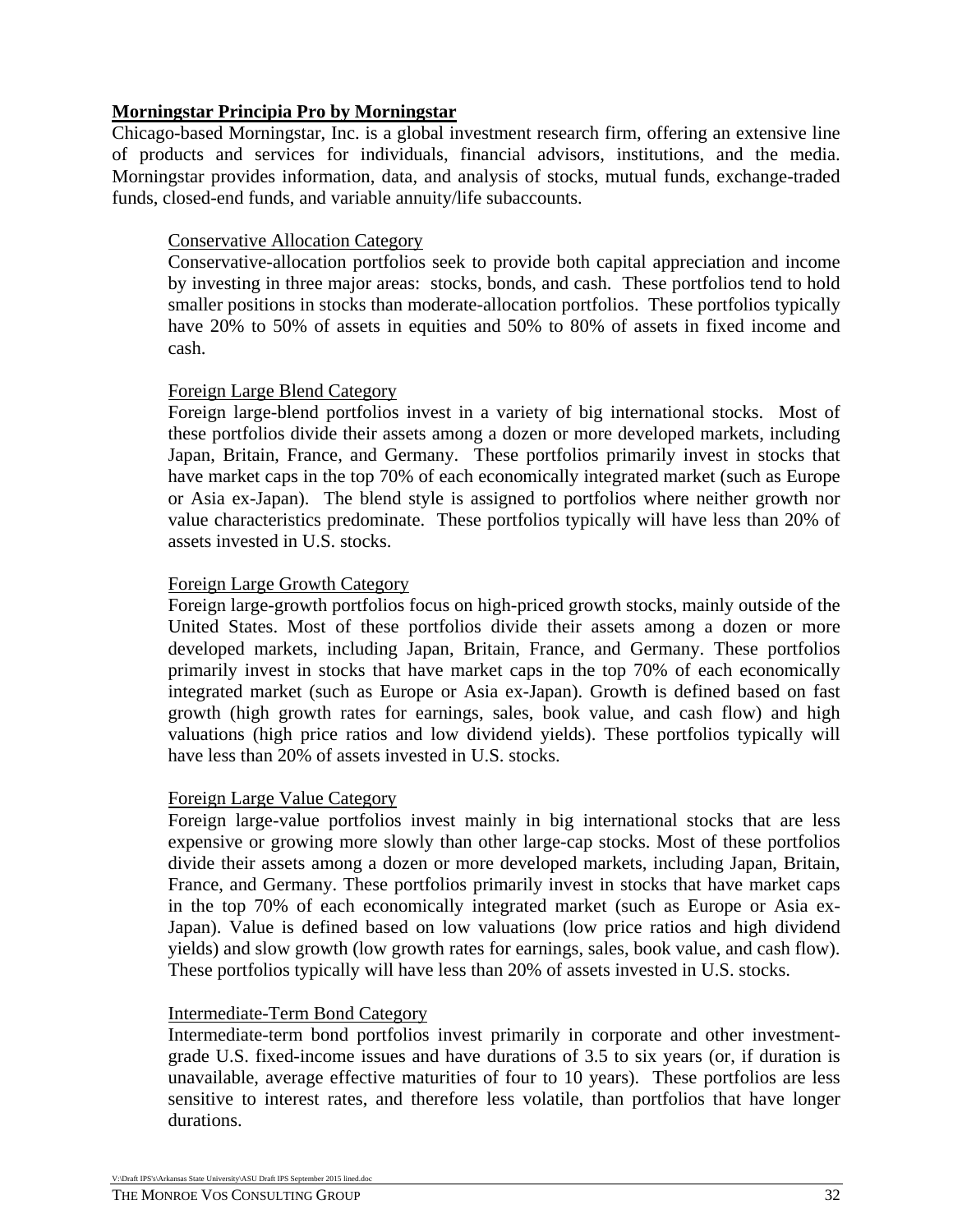#### Large Blend

Large-blend portfolios are fairly representative of the overall U.S. stock market in size, growth rates, and price. Stocks in the top 70% of the capitalization of the U.S. equity market are defined as large-cap. The blend style is assigned to portfolios where neither growth nor value characteristics predominate. These portfolios tend to invest across the spectrum of U.S. industries, and owing to their broad exposure, the portfolios' returns are often similar to those of the S&P 500 Index.

#### Large Growth

Large-growth portfolios invest in big U.S. companies that are projected to grow faster than other large-cap stocks. Stocks in the top 70% of the capitalization of the U.S. equity market are defined as large-cap. Growth is defined based on fast growth (high growth rates for earnings, sales, book value, and cash flow) and high valuations (high price ratios and low dividend yields). Most of these portfolios focus on companies in rapidly expanding industries.

#### Large Value

Large-value portfolios invest primarily in big U.S. companies that are less expensive or growing more slowly than other large-cap stocks. Stocks in the top 70% of the capitalization of the U.S. equity market are defined as large-cap. Value is defined based on low valuations (low price ratios and high dividend yields) and slow growth (low growth rates for earnings, sales, book value, and cash flow).

#### Mid-Cap Blend

The typical mid-cap blend portfolio invests in U.S. stocks of various sizes and styles, giving it a middle-of-the-road profile. Most shy away from high-priced growth stocks, but aren't so price-conscious that they land in value territory. The U.S. mid-cap range for market capitalization typically falls between \$1 billion-\$8 billion and represents 20% of the total capitalization of the U.S. equity market. The blend style is assigned to portfolios where neither growth nor value characteristics predominate.

#### Mid-Cap Growth

Some mid-cap growth portfolios invest in stocks of all sizes, thus leading to a mid-cap profile, but others focus on midsize companies. Mid-cap growth portfolios target U.S. firms that are projected to grow faster than other mid-cap stocks, therefore commanding relatively higher prices. The U.S. mid-cap range for market capitalization typically falls between \$1 billion - \$8 billion and represents 20% of the total capitalization of the U.S. equity market. Growth is defined based on fast growth (high growth rates for earnings, sales, book value, and cash flow) and high valuations (high price ratios and low dividend yields).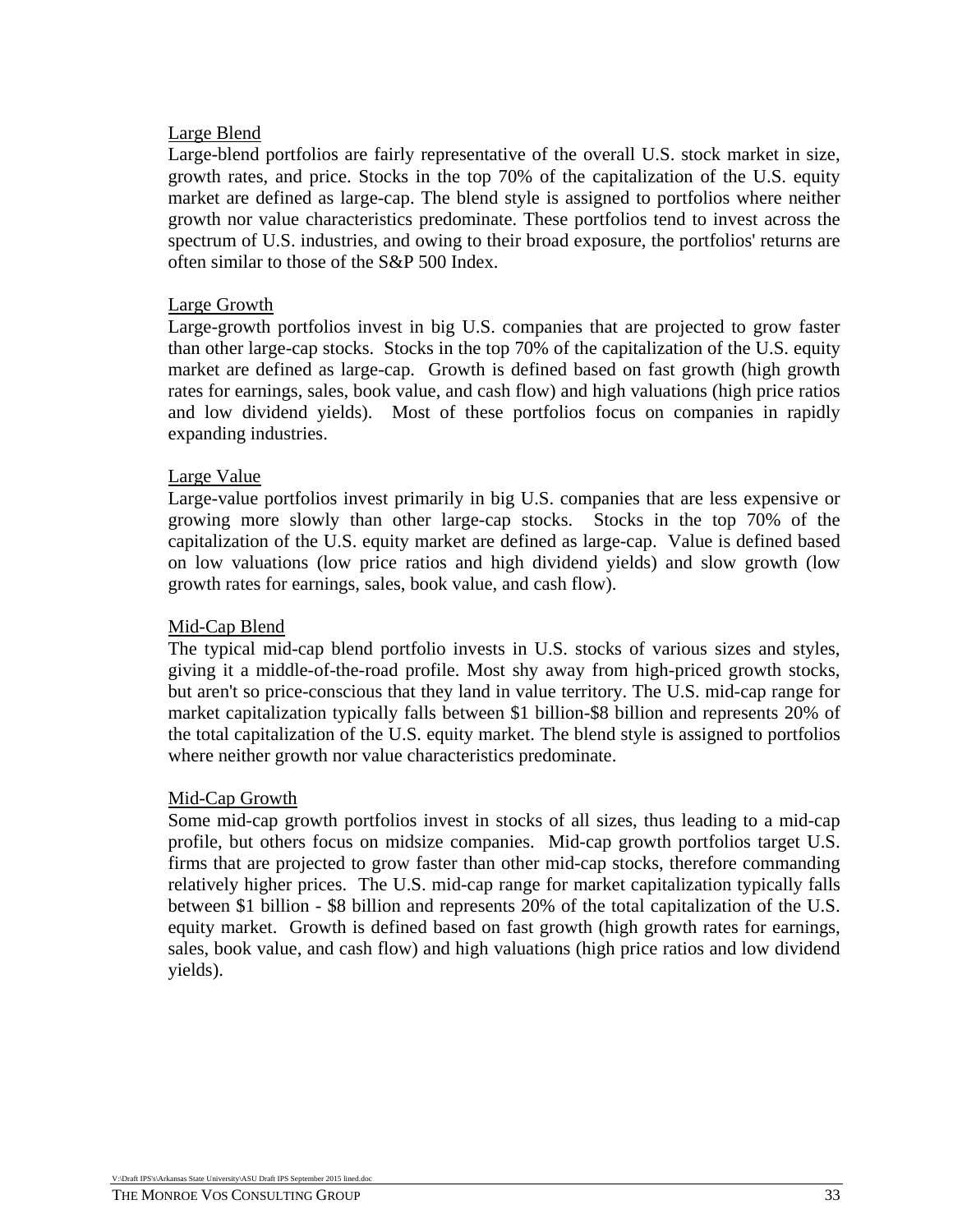#### Mid-Cap Value

Some mid-cap value portfolios focus on medium-size companies while others land here because they own a mix of small-, mid-, and large-cap stocks. All look for U.S. stocks that are less expensive or growing more slowly than the market. The U.S. mid-cap range for market capitalization typically falls between \$1 billion - \$8 billion and represents 20% of the total capitalization of the U.S. equity market. Value is defined based on low valuations (low price ratios and high dividend yields) and slow growth (low growth rates for earnings, sales, book value, and cash flow).

#### Moderate Allocation Category

Moderate-allocation portfolios seek to provide both capital appreciation and income by investing in three major areas: stocks, bonds, and cash. These portfolios tend to hold larger positions in stocks than conservative-allocation portfolios. These portfolios typically have 50% to 70% of assets in equities and the remainder in fixed income and cash.

#### Short-Term Bond Category

Short-term bond portfolios invest primarily in corporate and other investment-grade U.S. fixed-income issues and have durations of one to 3.5 years (or, if duration is unavailable, average effective maturities of one to four years). These portfolios are attractive to fairly conservative investors, because they are less sensitive to interest rates than portfolios with longer durations.

#### Small Blend

Small-blend portfolios favor U.S. firms at the smaller end of the market-capitalization range. Some aim to own an array of value and growth stocks while others employ a discipline that leads to holdings with valuations and growth rates close to the small-cap averages. Stocks in the bottom 10% of the capitalization of the U.S. equity market are defined as small-cap. The blend style is assigned to portfolios where neither growth nor value characteristics predominate.

#### Small Growth

Small-growth portfolios focus on faster-growing companies whose shares are at the lower end of the market-capitalization range. These portfolios tend to favor companies in upand-coming industries or young firms in their early growth stages. Because these businesses are fast-growing and often richly valued, their stocks tend to be volatile. Stocks in the bottom 10% of the capitalization of the U.S. equity market are defined as small-cap. Growth is defined based on fast growth (high growth rates for earnings, sales, book value, and cash flow) and high valuations (high price ratios and low dividend yields).

#### Small Value

Small-value portfolios invest in small U.S. companies with valuations and growth rates below other small-cap peers. Stocks in the bottom 10% of the capitalization of the U.S. equity market are defined as small-cap. Value is defined based on low valuations (low price ratios and high dividend yields) and slow growth (low growth rates for earnings, sales, book value, and cash flow).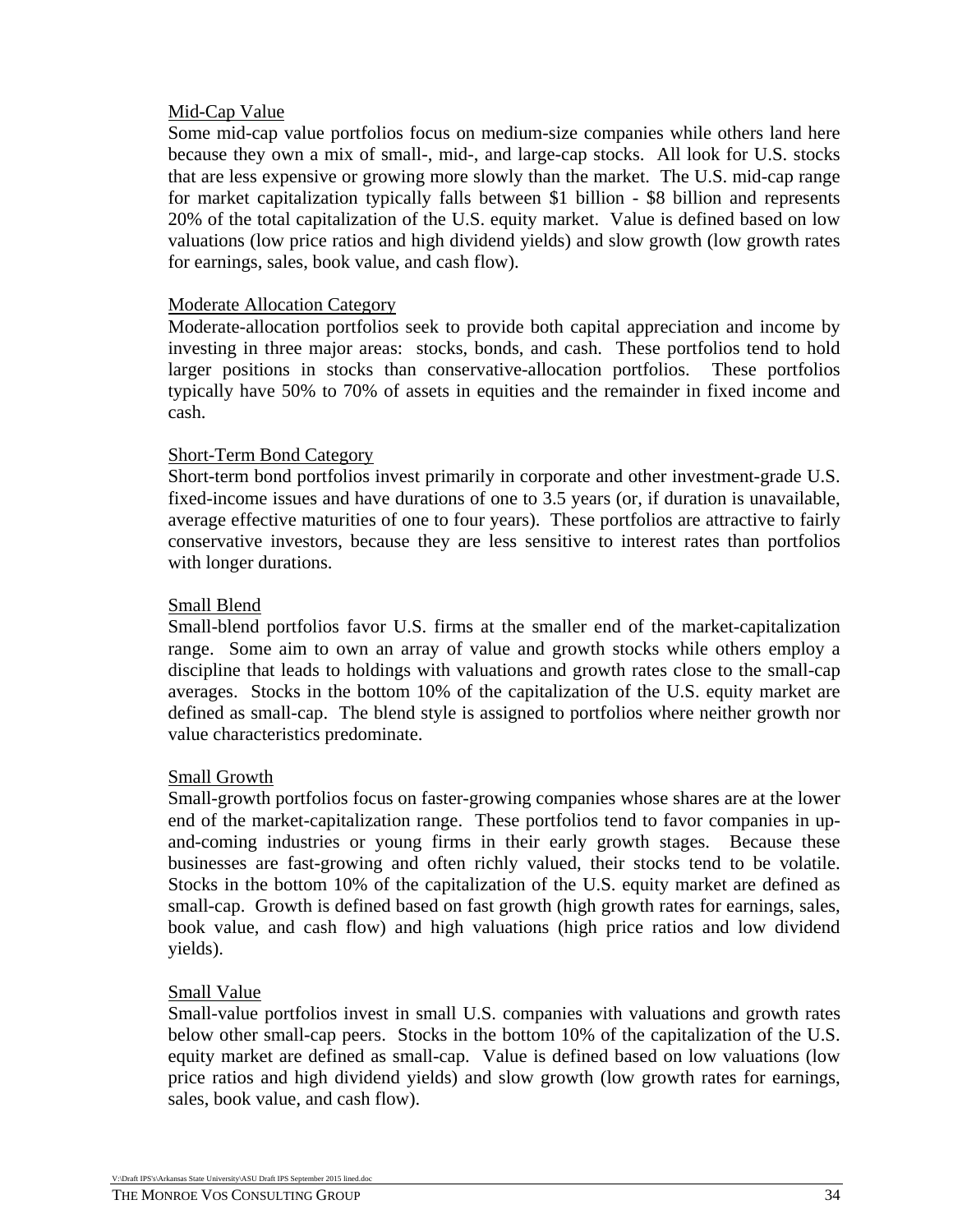# **R2 ("R-Squared")**

Reflects the percentage of a fund's movements that can be explained by movements in its benchmark index. An R-squared of 100 indicates that all movements of a fund can be explained by movements in the index. Thus, index funds that invest only in S&P 500 stocks will have an Rsquared very close to 100. Conversely, a low R-squared indicates that very few of the fund's movements can be explained by movements in its benchmark index. An R-squared measure of 35, for example, means that only 35% of the fund's movements can be explained by movements in the benchmark index.

## **Russell 1000 Growth Index**

Measures the performance of those Russell 1000 companies with higher price-to-book ratios and higher forecasted growth values.

## **Russell 1000 Value Index**

Measures the performance of those Russell 1000 companies with lower price-to-book ratios and lower forecasted growth values.

#### **Russell 1000 Index**

Measures the performance of the 1,000 largest companies in the Russell 3000 Index, which represents approximately 90% of the total market capitalization of the Russell 3000 Index. As of the latest reconstitution, the average market capitalization was approximately \$16.3 billion; the median market capitalization was approximately \$6.1 billion. The smallest company in the index had an approximate market capitalization of \$2.5 billion.

### **Russell 2000 Growth Index**

Measures the performance of those Russell 2000 companies with higher price-to-book ratios and higher forecasted growth values.

#### **Russell 2000 Value Index**

Measures the performance of those Russell 2000 companies with lower price-to-book ratios and lower forecasted growth values.

#### **Russell 2000 Index**

Measures the performance of the 2,000 smallest companies in the Russell 3000 Index, which represents approximately 10% of the total market capitalization of the Russell 3000 Index. As of the latest reconstitution, the average market capitalization was approximately \$898.3 million; the median market capitalization was approximately \$705.4 million. The largest company in the index had an approximate market capitalization of \$2.5 billion and a smallest of \$261.8 million.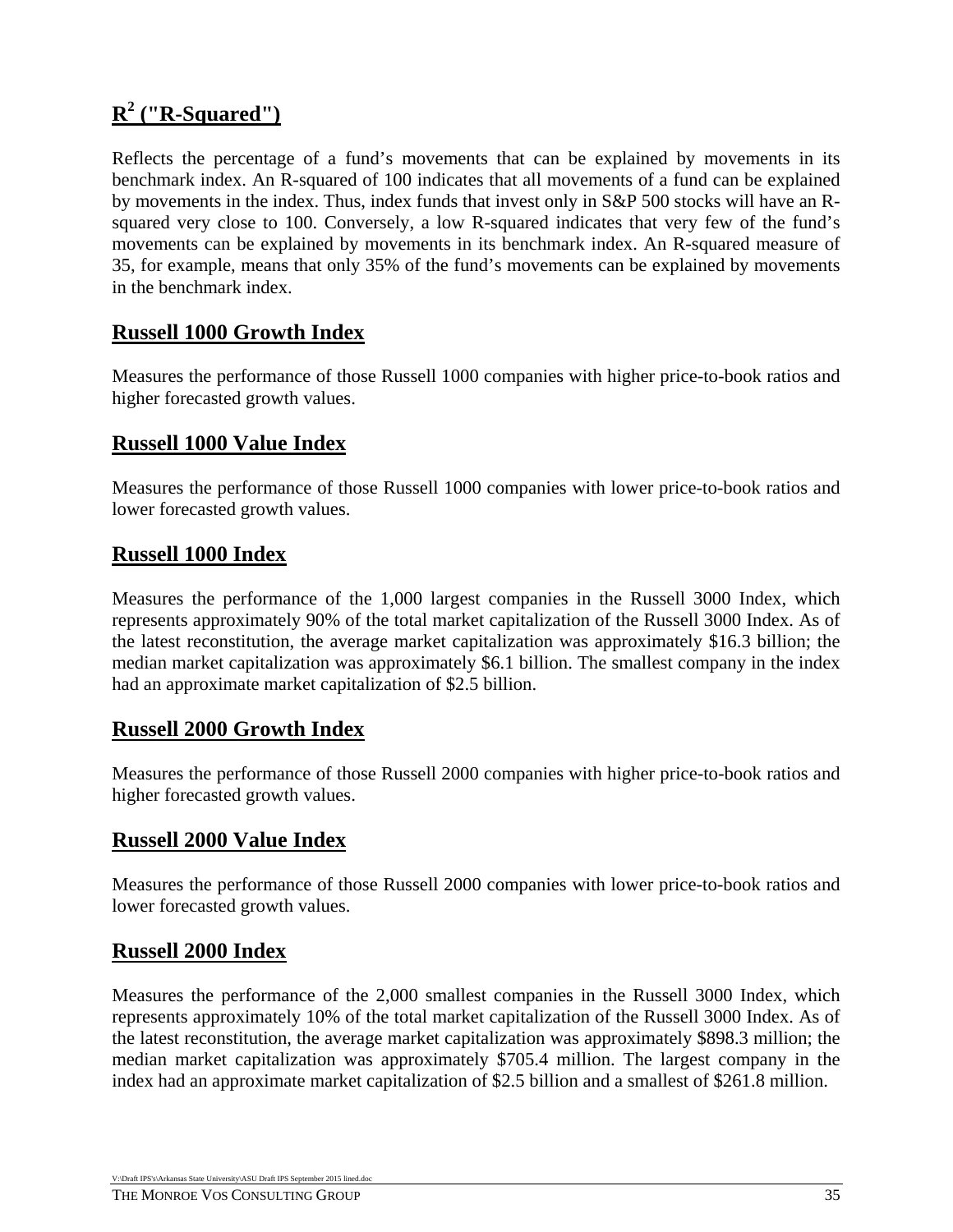## **Russell 3000 Index**

Measures the performance of the 3,000 largest U.S. companies based on total market capitalization, which represents approximately 98% of the investable U.S. equity market. As of the latest reconstitution, the average market capitalization was approximately \$6.2 billion; the median market capitalization was approximately \$1.3 billion. The index had a total market capitalization range of approximately \$468.5 billion to \$261.8 million.

### **Russell 3000 Growth Index**

Measures the performance of those Russell 3000 Index companies with higher price-to-book ratios and higher forecasted growth values. The stocks in this index are also members of either the Russell 1000 Growth or the Russell 2000 Growth indexes.

### **Russell 3000 Value Index**

Measures the performance of those Russell 3000 Index companies with lower price-to-book ratios and lower forecasted growth values. The stocks in this index are also members of either the Russell 1000 Value or the Russell 2000 Value indexes.

### **Russell Mid Cap Growth Index**

Measures the performance of those Russell Midcap companies with higher price-to-book ratios and higher forecasted growth values. The stocks are also members of the Russell 1000 Growth index.

#### **Russell Mid Cap Value Index**

Measures the performance of those Russell Midcap companies with lower price-to-book ratios and lower forecasted growth values. The stocks are also members of the Russell 1000 Value index.

### **Russell Mid Cap Index**

Measures the performance of the 800 smallest companies in the Russell 1000 Index, which represent approximately 31% of the total market capitalization of the Russell 1000 Index. As of the latest reconstitution, the average market capitalization was approximately \$6.3 billion; the median market capitalization was approximately \$4.7 billion. The largest company in the index had an approximate market capitalization of \$18.3 billion.